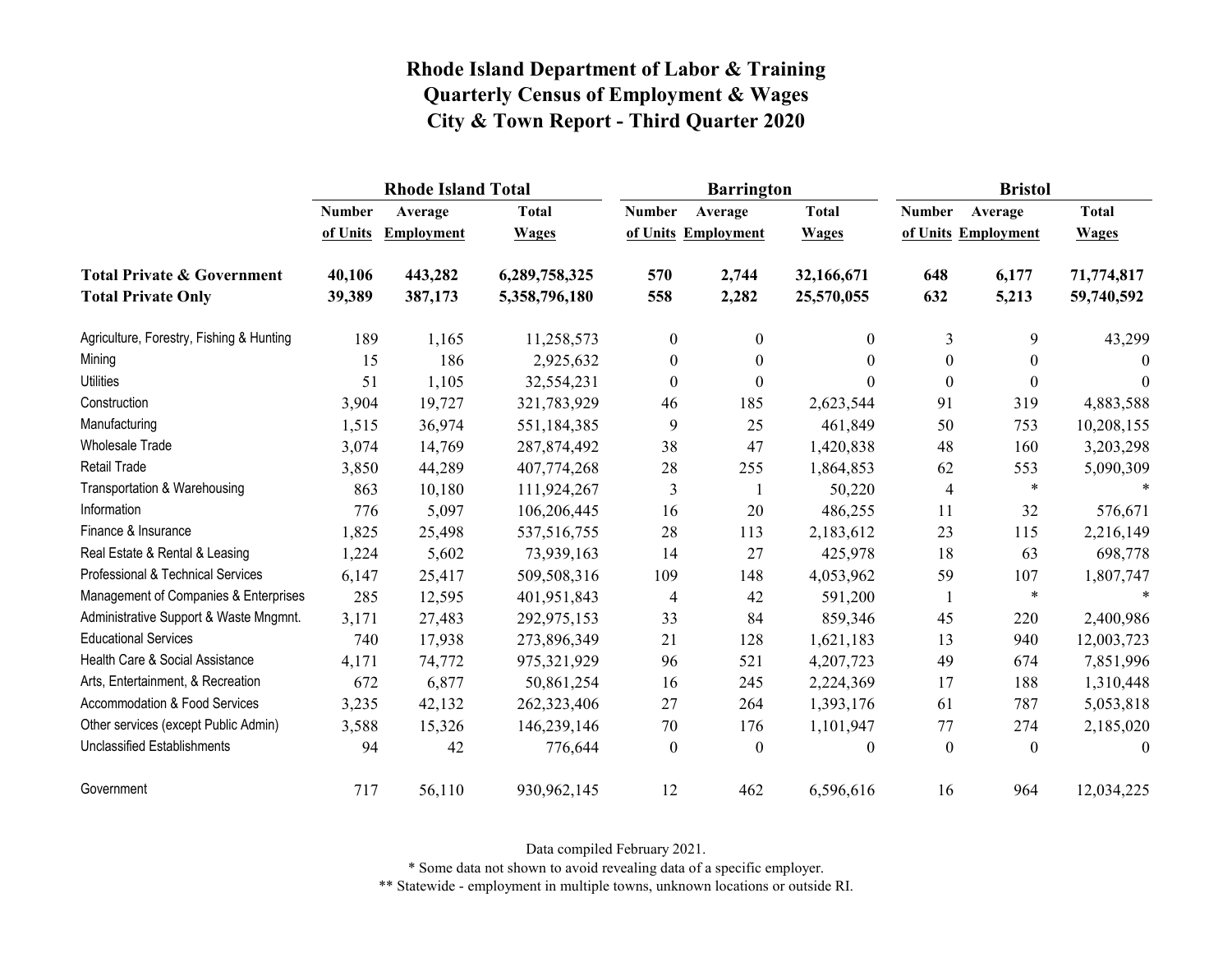|                                          | <b>Burrillville</b> |                                |                              |                  | <b>Central Falls</b>           |                              | Charlestown      |                                |                              |
|------------------------------------------|---------------------|--------------------------------|------------------------------|------------------|--------------------------------|------------------------------|------------------|--------------------------------|------------------------------|
|                                          | <b>Number</b>       | Average<br>of Units Employment | <b>Total</b><br><b>Wages</b> | <b>Number</b>    | Average<br>of Units Employment | <b>Total</b><br><b>Wages</b> | <b>Number</b>    | Average<br>of Units Employment | <b>Total</b><br><b>Wages</b> |
| <b>Total Private &amp; Government</b>    | 330                 | 3,193                          | 38,861,577                   | 321              | 2,543                          | 27,871,629                   | 255              | 1,743                          | 19,201,101                   |
| <b>Total Private Only</b>                | 314                 | 2,442                          | 28,191,181                   | 312              | 2,147                          | 23,283,944                   | 240              | 1,449                          | 15,718,628                   |
| Agriculture, Forestry, Fishing & Hunting | 3                   | 7                              | 65,230                       |                  | $\ast$                         | $\ast$                       | 3                | 22                             | 226,838                      |
| Mining                                   | $\mathbf{0}$        | $\mathbf{0}$                   | 0                            | $\theta$         | $\boldsymbol{0}$               | $\theta$                     |                  | $\ast$                         |                              |
| <b>Utilities</b>                         | $\overline{2}$      | $\ast$                         | $\ast$                       | $\Omega$         | $\theta$                       | $\Omega$                     | $\theta$         | $\theta$                       | $\theta$                     |
| Construction                             | 73                  | 244                            | 3,550,636                    | 57               | 187                            | 2,056,866                    | 51               | 161                            | 2,369,755                    |
| Manufacturing                            | 12                  | 643                            | 9,010,466                    | 24               | 450                            | 5,186,422                    | 3                | 240                            | 2,672,453                    |
| <b>Wholesale Trade</b>                   | 21                  | 65                             | 1,012,138                    | 3                | 22                             | 369,710                      | 13               | 22                             | 507,341                      |
| <b>Retail Trade</b>                      | 22                  | 158                            | 1,140,176                    | 48               | 248                            | 2,122,011                    | 21               | 156                            | 1,198,361                    |
| Transportation & Warehousing             | 5                   | 16                             | 240,966                      | 14               | 33                             | 248,144                      | $\overline{2}$   | $\ast$                         |                              |
| Information                              | 5                   | 21                             | 142,939                      |                  | $\ast$                         | $\ast$                       | 5                | 29                             | 226,112                      |
| Finance & Insurance                      | 6                   | 11                             | 205,136                      | 6                | 26                             | 265,611                      | 14               | 90                             | 1,752,570                    |
| Real Estate & Rental & Leasing           | 5                   | 6                              | 59,980                       | 5                | 21                             | 192,797                      | 9                | 37                             | 615,529                      |
| Professional & Technical Services        | 33                  | 62                             | 1,100,258                    | 10               | 22                             | 292,876                      | 25               | 47                             | 946,584                      |
| Management of Companies & Enterprises    | $\mathbf{0}$        | $\boldsymbol{0}$               | $\Omega$                     | $\theta$         | $\boldsymbol{0}$               | $\Omega$                     | $\boldsymbol{0}$ | $\boldsymbol{0}$               | $\Omega$                     |
| Administrative Support & Waste Mngmnt.   | 26                  | 154                            | 1,970,595                    | 26               | 262                            | 4,267,052                    | 20               | 66                             | 708,272                      |
| <b>Educational Services</b>              | 4                   | $\ast$                         | $\ast$                       | 3                | 200                            | 2,822,732                    | 4                | 4                              | 17,235                       |
| Health Care & Social Assistance          | 29                  | 529                            | 5,830,748                    | 45               | 402                            | 3,838,633                    | 22               | 204                            | 2,034,513                    |
| Arts, Entertainment, & Recreation        | 5                   | 66                             | 297,038                      | $\boldsymbol{0}$ | $\boldsymbol{0}$               | $\theta$                     | 3                | 34                             | 432,924                      |
| <b>Accommodation &amp; Food Services</b> | 25                  | 306                            | 1,481,097                    | 35               | 173                            | 890,674                      | 22               | 290                            | 1,598,241                    |
| Other services (except Public Admin)     | 38                  | 96                             | 986,550                      | 34               | 94                             | 700,535                      | 22               | 46                             | 352,292                      |
| <b>Unclassified Establishments</b>       | $\theta$            | $\theta$                       | 0                            | $\Omega$         | $\Omega$                       | $\theta$                     | $\boldsymbol{0}$ | $\theta$                       | $\Omega$                     |
| Government                               | 16                  | 751                            | 10,670,396                   | 9                | 396                            | 4,587,685                    | 15               | 294                            | 3,482,473                    |

Data compiled February 2021.

\* Some data not shown to avoid revealing data of a specific employer.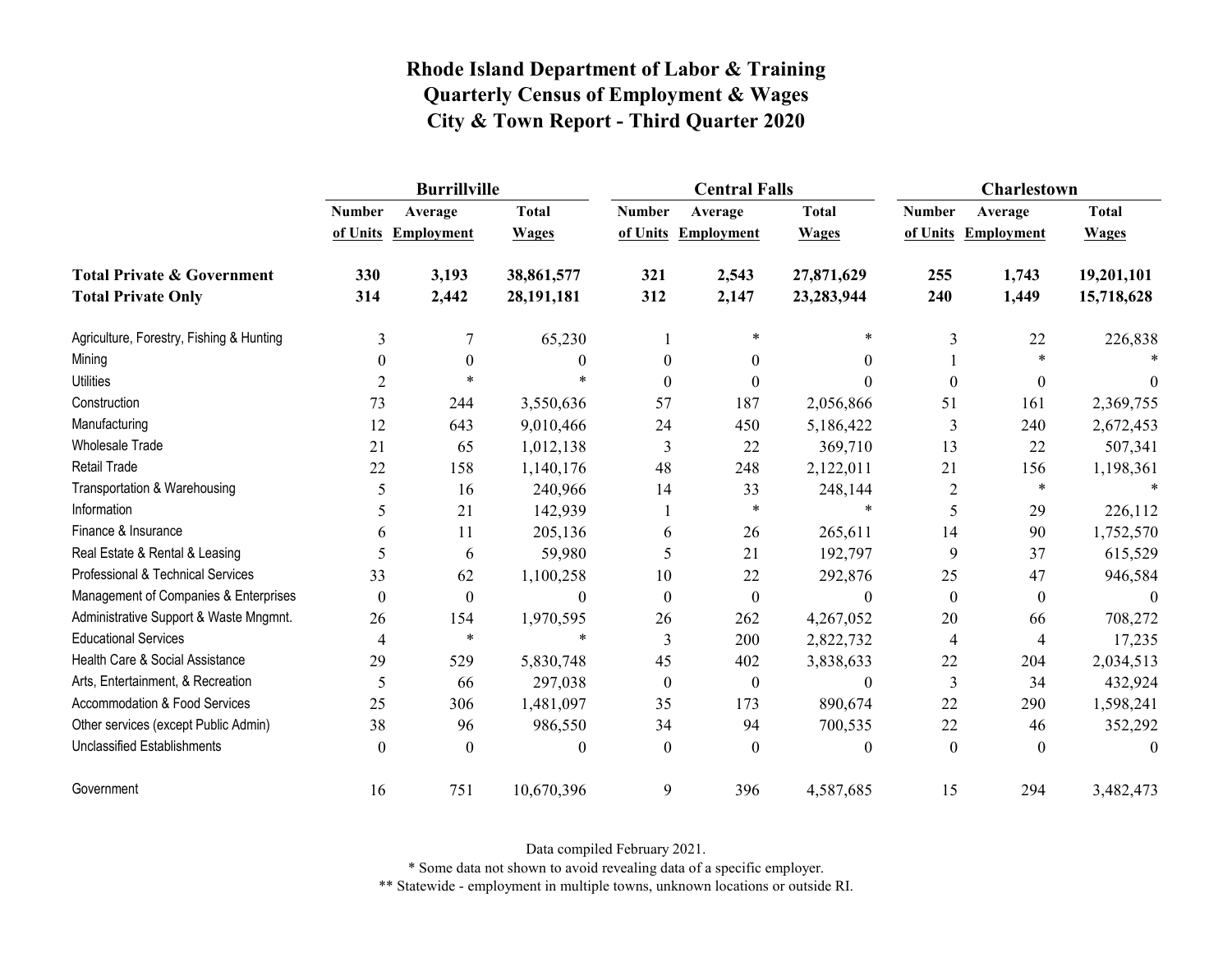|                                          | Coventry      |                     |              |                  | <b>Cranston</b>     |              | Cumberland     |                     |              |
|------------------------------------------|---------------|---------------------|--------------|------------------|---------------------|--------------|----------------|---------------------|--------------|
|                                          | <b>Number</b> | Average             | <b>Total</b> | <b>Number</b>    | Average             | <b>Total</b> | <b>Number</b>  | Average             | <b>Total</b> |
|                                          |               | of Units Employment | <b>Wages</b> |                  | of Units Employment | <b>Wages</b> |                | of Units Employment | <b>Wages</b> |
| <b>Total Private &amp; Government</b>    | 746           | 7,303               | 80,538,494   | 2,704            | 31,918              | 404,508,728  | 951            | 10,737              | 152,457,186  |
| <b>Total Private Only</b>                | 730           | 6,191               | 66,989,598   | 2,667            | 26,488              | 297,117,765  | 938            | 10,224              | 142,929,440  |
| Agriculture, Forestry, Fishing & Hunting | 3             | $\ast$              | $\ast$       | 14               | 76                  | 525,215      |                | $\ast$              |              |
| Mining                                   | $\theta$      | $\boldsymbol{0}$    | $\theta$     | $\overline{2}$   | $\ast$              |              |                | $\ast$              |              |
| <b>Utilities</b>                         |               | $\ast$              | $\star$      | $\boldsymbol{0}$ | $\boldsymbol{0}$    | $\theta$     | $\overline{2}$ | $\ast$              |              |
| Construction                             | 130           | 509                 | 6,689,372    | 256              | 1,133               | 17,968,269   | 128            | 789                 | 13,385,937   |
| Manufacturing                            | 35            | 459                 | 8,944,065    | 135              | 3,234               | 41,151,891   | 35             | 1,402               | 19,123,615   |
| <b>Wholesale Trade</b>                   | 34            | 298                 | 5,666,024    | 162              | 1,271               | 20,517,180   | 63             | 661                 | 11,619,213   |
| Retail Trade                             | 93            | 1,725               | 14,551,982   | 309              | 4,547               | 39,399,147   | 83             | 856                 | 8,183,255    |
| Transportation & Warehousing             | 11            | 97                  | 369,414      | 77               | 769                 | 7,976,418    | 23             | 647                 | 5,522,117    |
| Information                              | 5             | 8                   | 138,683      | 35               | 287                 | 5,592,309    | 13             | 76                  | 1,334,524    |
| Finance & Insurance                      | 29            | 113                 | 1,468,123    | 145              | 648                 | 14,858,808   | 41             | 122                 | 2,127,142    |
| Real Estate & Rental & Leasing           | 16            | 31                  | 220,276      | 96               | 349                 | 5,441,282    | 33             | 115                 | 1,541,316    |
| Professional & Technical Services        | 64            | 306                 | 5,346,649    | 320              | 2,215               | 37,989,188   | 144            | 319                 | 7,098,308    |
| Management of Companies & Enterprises    | 6             | 52                  | 905,858      | 12               | 209                 | 5,280,131    | 13             | 1,399               | 30,249,037   |
| Administrative Support & Waste Mngmnt.   | 68            | 464                 | 4,811,462    | 209              | 3,148               | 29,270,717   | 63             | 1,244               | 15,664,170   |
| <b>Educational Services</b>              | 10            | 81                  | 468,600      | 38               | 245                 | 1,458,098    | 22             | 266                 | 4,052,543    |
| Health Care & Social Assistance          | 89            | 1,152               | 12,029,103   | 350              | 3,783               | 39,387,993   | 101            | 687                 | 7,642,560    |
| Arts, Entertainment, & Recreation        | 5             | 22                  | 92,984       | 36               | 344                 | 2,104,071    | 12             | 75                  | 285,053      |
| <b>Accommodation &amp; Food Services</b> | 55            | 627                 | 3,335,807    | 219              | 2,947               | 15,216,011   | 67             | 774                 | 3,813,542    |
| Other services (except Public Admin)     | 76            | 225                 | 1,735,564    | 250              | 1,250               | 12,306,839   | 93             | 554                 | 5,554,781    |
| <b>Unclassified Establishments</b>       | $\theta$      | $\theta$            | $\theta$     | $\overline{2}$   | $\ast$              | $\ast$       | $\theta$       | $\theta$            | $\theta$     |
| Government                               | 16            | 1,112               | 13,548,896   | 37               | 5,430               | 107,390,963  | 13             | 513                 | 9,527,746    |

Data compiled February 2021.

\* Some data not shown to avoid revealing data of a specific employer.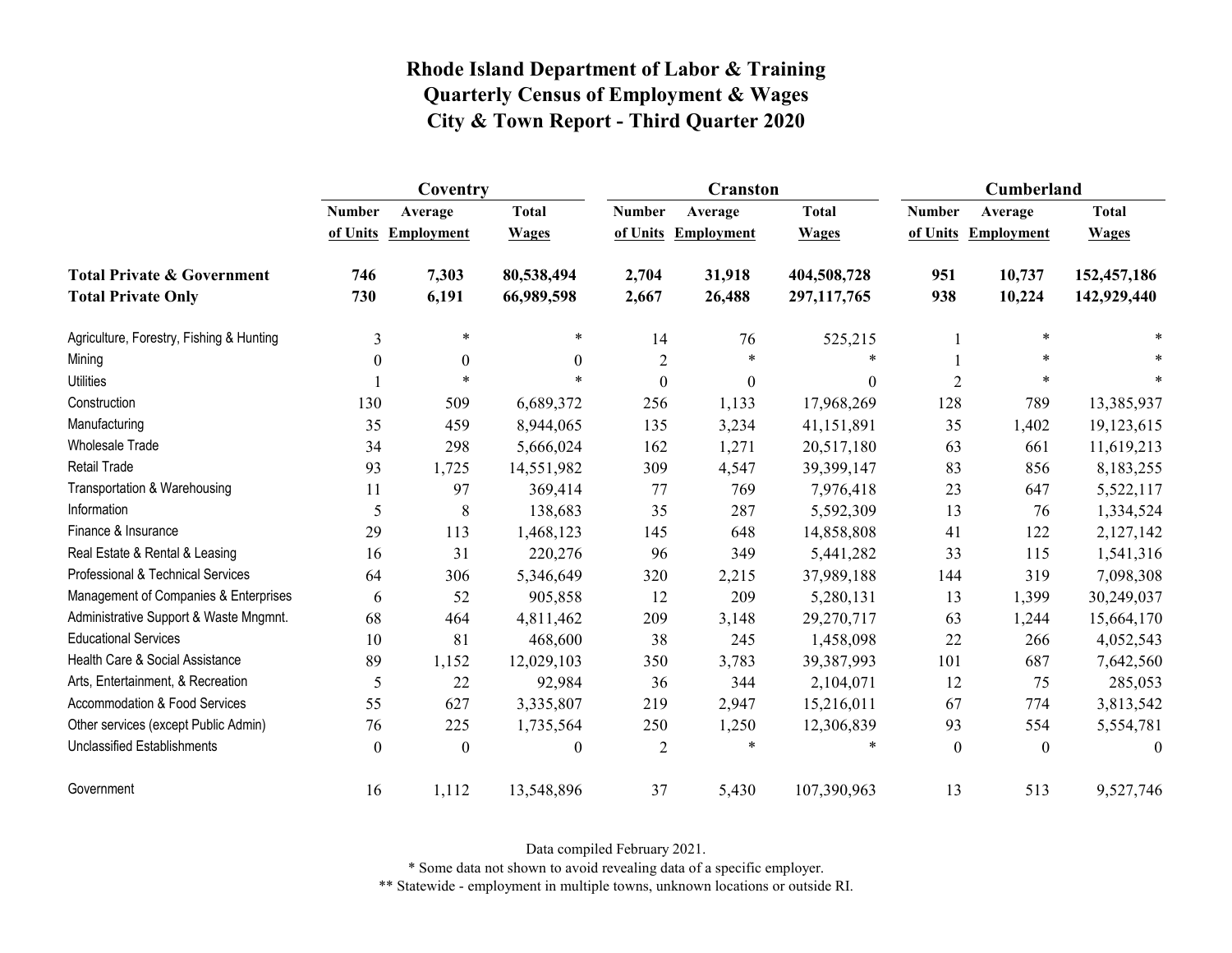|                                                                    | <b>East Greenwich</b>     |                              |                              |                           | <b>East Providence</b>       |                              | <b>Exeter</b> |                                |                              |
|--------------------------------------------------------------------|---------------------------|------------------------------|------------------------------|---------------------------|------------------------------|------------------------------|---------------|--------------------------------|------------------------------|
|                                                                    | <b>Number</b><br>of Units | Average<br><b>Employment</b> | <b>Total</b><br><b>Wages</b> | <b>Number</b><br>of Units | Average<br><b>Employment</b> | <b>Total</b><br><b>Wages</b> | <b>Number</b> | Average<br>of Units Employment | <b>Total</b><br><b>Wages</b> |
| <b>Total Private &amp; Government</b><br><b>Total Private Only</b> | 870<br>856                | 7,525<br>6,922               | 96,446,056<br>86,541,148     | 1,525<br>1,509            | 20,236<br>18,780             | 262,746,236<br>239,499,724   | 201<br>196    | 1,507<br>1,406                 | 19,595,113<br>18,599,469     |
| Agriculture, Forestry, Fishing & Hunting                           | 3                         | $\ast$                       | *                            | $\boldsymbol{0}$          | $\theta$                     | $\mathbf{0}$                 | 7             | 38                             | 305,091                      |
| Mining                                                             | $\theta$                  | $\mathbf{0}$                 | $\Omega$                     | $\theta$                  | $\theta$                     | $\Omega$                     | $\theta$      | $\mathbf{0}$                   | $\Omega$                     |
| <b>Utilities</b>                                                   |                           | $\ast$                       |                              | $\theta$                  | $\theta$                     |                              | $\theta$      | $\boldsymbol{0}$               | $\Omega$                     |
| Construction                                                       | 45                        | 189                          | 2,869,540                    | 185                       | 829                          | 13,531,819                   | 43            | 119                            | 1,381,530                    |
| Manufacturing                                                      | 23                        | 269                          | 3,946,750                    | 78                        | 2,093                        | 28,243,662                   | 9             | 42                             | 660,128                      |
| Wholesale Trade                                                    | 55                        | 171                          | 5,069,282                    | 93                        | 732                          | 12,076,770                   | 15            | 43                             | 572,831                      |
| <b>Retail Trade</b>                                                | 64                        | 794                          | 7,692,667                    | 129                       | 1,652                        | 17,428,781                   | 13            | 80                             | 814,791                      |
| Transportation & Warehousing                                       | 6                         | 34                           | 367,936                      | 36                        | 168                          | 2,071,766                    | 5             | 25                             | 324,385                      |
| Information                                                        | 16                        | 77                           | 1,766,552                    | 18                        | 306                          | 5,536,126                    | 3             | 8                              | 64,807                       |
| Finance & Insurance                                                | 56                        | 239                          | 5,100,230                    | 102                       | 3,333                        | 55,192,511                   | 5             | 6                              | 57,385                       |
| Real Estate & Rental & Leasing                                     | 28                        | 59                           | 584,262                      | 48                        | 229                          | 2,558,780                    | 8             | 9                              | 350,522                      |
| Professional & Technical Services                                  | 171                       | 671                          | 12,480,095                   | 208                       | 1,169                        | 21,978,448                   | 21            | 394                            | 8,533,733                    |
| Management of Companies & Enterprises                              | 7                         | 293                          | 6,031,512                    | 10                        | 68                           | 1,340,379                    | 1             | $\ast$                         | $\ast$                       |
| Administrative Support & Waste Mngmnt.                             | 53                        | 340                          | 3,877,079                    | 116                       | 1,076                        | 10,321,899                   | 21            | 153                            | 1,999,355                    |
| <b>Educational Services</b>                                        | 17                        | 554                          | 7,465,916                    | 24                        | 371                          | 4,048,693                    | -1            | $\ast$                         |                              |
| Health Care & Social Assistance                                    | 144                       | 1,494                        | 18,519,523                   | 173                       | 4,225                        | 48,956,577                   | 11            | 209                            | 1,878,220                    |
| Arts, Entertainment, & Recreation                                  | 12                        | 84                           | 544,370                      | 33                        | 454                          | 2,877,640                    | 6             | 60                             | 335,594                      |
| <b>Accommodation &amp; Food Services</b>                           | 76                        | 1,308                        | 7,726,045                    | 118                       | 1,537                        | 7,989,870                    | 16            | 171                            | 971,568                      |
| Other services (except Public Admin)                               | 79                        | 325                          | 2,298,304                    | 138                       | 539                          | 5,346,003                    | 11            | 36                             | 321,934                      |
| <b>Unclassified Establishments</b>                                 | $\theta$                  | $\theta$                     | $\theta$                     | $\theta$                  | $\theta$                     | $\theta$                     | $\theta$      | $\theta$                       | $\theta$                     |
| Government                                                         | 14                        | 603                          | 9,904,908                    | 16                        | 1,456                        | 23,246,512                   | 5             | 101                            | 995,644                      |

Data compiled February 2021.

\* Some data not shown to avoid revealing data of a specific employer.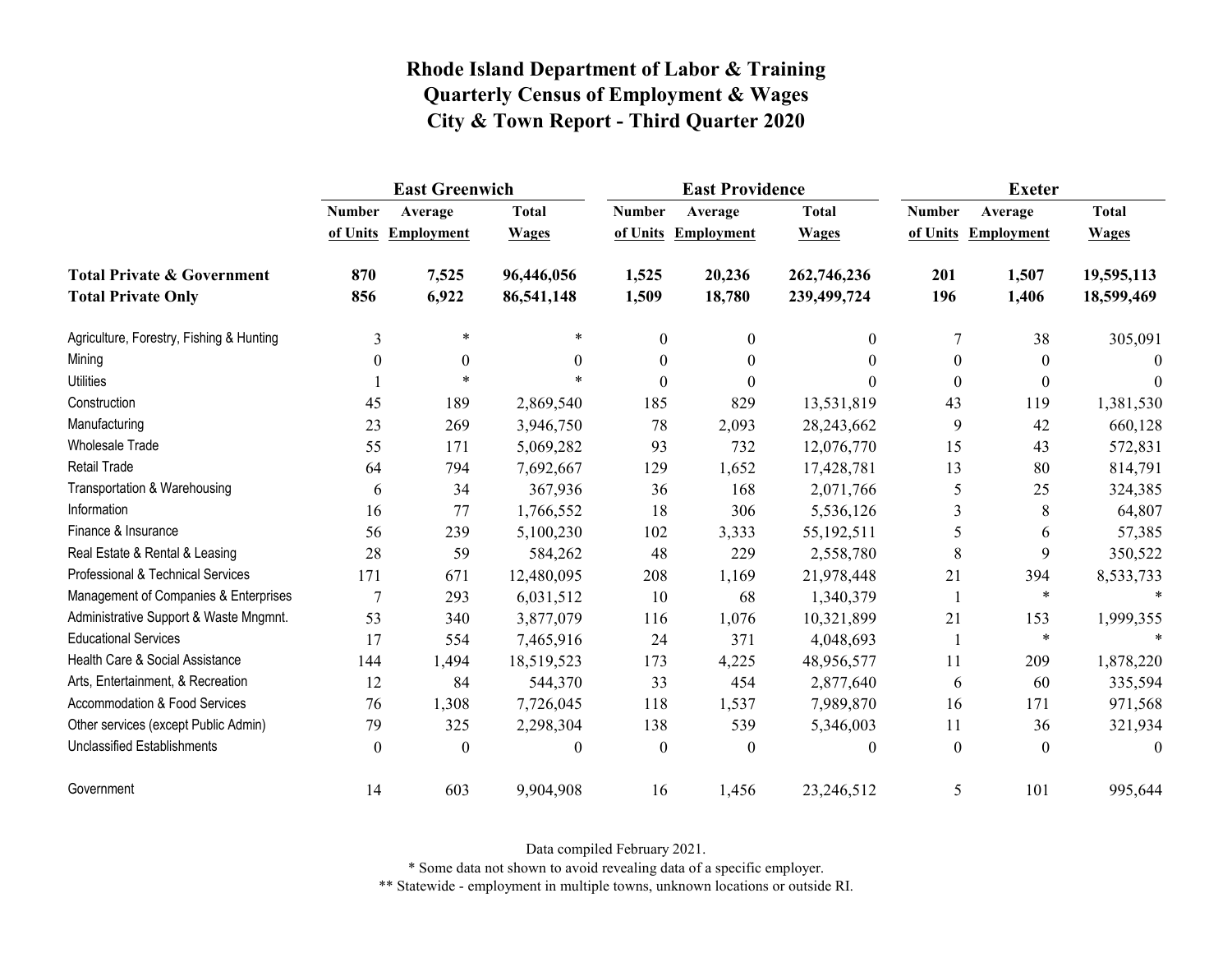|                                          |                | Foster              |              |                | Glocester           |              | Hopkinton     |                     |              |  |
|------------------------------------------|----------------|---------------------|--------------|----------------|---------------------|--------------|---------------|---------------------|--------------|--|
|                                          | <b>Number</b>  | Average             | <b>Total</b> | <b>Number</b>  | Average             | <b>Total</b> | <b>Number</b> | Average             | <b>Total</b> |  |
|                                          |                | of Units Employment | <b>Wages</b> |                | of Units Employment | <b>Wages</b> |               | of Units Employment | <b>Wages</b> |  |
| <b>Total Private &amp; Government</b>    | 112            | 416                 | 4,159,688    | 221            | 1,520               | 15,806,956   | 206           | 1,249               | 13,245,784   |  |
| <b>Total Private Only</b>                | 106            | 342                 | 3,258,230    | 204            | 1,116               | 10,442,564   | 194           | 1,133               | 11,933,210   |  |
| Agriculture, Forestry, Fishing & Hunting | 2              | *                   | $\ast$       | 3              | *                   | $\ast$       | 5             | 15                  | 148,072      |  |
| Mining                                   | $\Omega$       | $\theta$            | 0            | $\Omega$       | $\Omega$            | $\theta$     |               | $\ast$              |              |  |
| <b>Utilities</b>                         | $\Omega$       | $\theta$            | 0            | $\Omega$       | 0                   | 0            | $\Omega$      | $\theta$            | $\theta$     |  |
| Construction                             | 22             | 49                  | 696,994      | 59             | 167                 | 1,967,552    | 51            | 181                 | 2,443,811    |  |
| Manufacturing                            | $\overline{2}$ | $\ast$              | $\ast$       | 4              | 29                  | 291,800      | 15            | 363                 | 4,114,013    |  |
| <b>Wholesale Trade</b>                   |                | 29                  | 378,611      | 4              | $\ast$              | $\ast$       | 9             | 13                  | 231,454      |  |
| <b>Retail Trade</b>                      | 9              | 26                  | 162,802      | 20             | 197                 | 1,297,310    | 18            | 115                 | 915,975      |  |
| Transportation & Warehousing             | 4              | 11                  | 90,659       |                | 32                  | 579,421      |               | $\ast$              |              |  |
| Information                              | 2              | $\star$             | $\ast$       | 4              | 24                  | 113,607      | 3             | 13                  | 42,677       |  |
| Finance & Insurance                      |                | *                   | *            | 8              | 20                  | 272,164      | 5             | 6                   | 120,523      |  |
| Real Estate & Rental & Leasing           |                | $\ast$              | $\ast$       | 6              | 9                   | 98,288       |               | $\ast$              |              |  |
| Professional & Technical Services        | 15             | 29                  | 394,960      | 13             | 80                  | 1,426,120    | 11            | 34                  | 519,000      |  |
| Management of Companies & Enterprises    |                | $\ast$              | $\ast$       | $\theta$       | $\theta$            | $\theta$     |               | $\ast$              | $\ast$       |  |
| Administrative Support & Waste Mngmnt.   | 9              | 17                  | 173,093      | 15             | 54                  | 526,333      | 18            | 47                  | 558,652      |  |
| <b>Educational Services</b>              | 2              | $\ast$              | $\ast$       | $\overline{c}$ | $\ast$              | $\ast$       |               | $\ast$              |              |  |
| Health Care & Social Assistance          | 11             | 58                  | 564,995      | 20             | 229                 | 2,186,838    | 24            | 180                 | 1,760,804    |  |
| Arts, Entertainment, & Recreation        | 4              | 49                  | 270,869      | 3              | 35                  | 282,407      | 5             | 54                  | 228,117      |  |
| Accommodation & Food Services            | 6              | 19                  | 48,723       | 17             | 193                 | 868,374      | 9             | 58                  | 330,541      |  |
| Other services (except Public Admin)     | 8              | 15                  | 91,696       | 19             | 36                  | 417,497      | 16            | 34                  | 257,777      |  |
| Unclassified Establishments              | $\Omega$       | $\theta$            | 0            | $\Omega$       | $\Omega$            | $\theta$     | $\theta$      | $\theta$            | $\theta$     |  |
| Government                               | 6              | 74                  | 901,458      | 17             | 404                 | 5,364,392    | 12            | 116                 | 1,312,574    |  |

Data compiled February 2021.

\* Some data not shown to avoid revealing data of a specific employer.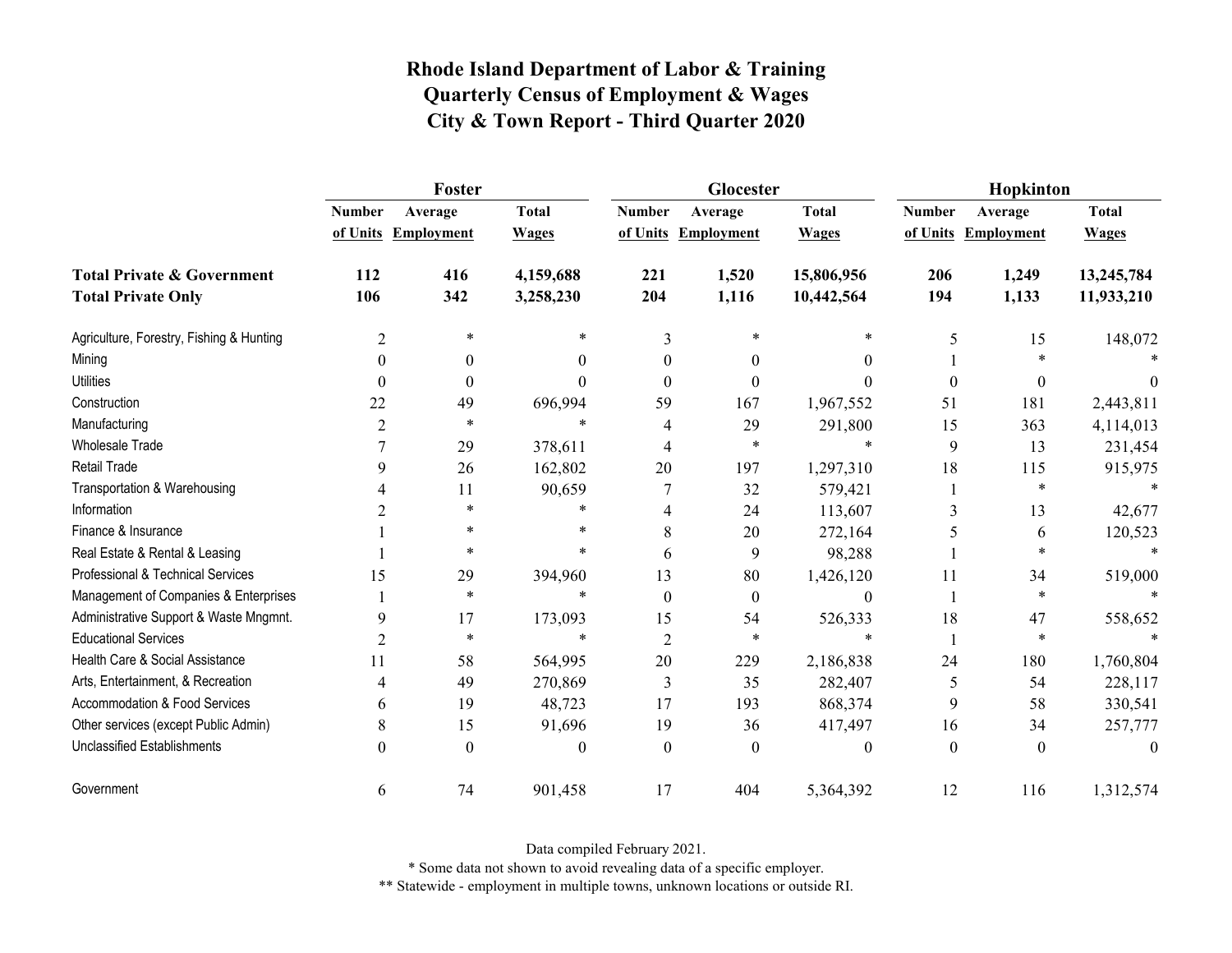|                                                                    | <b>Jamestown</b> |                                |                              |                           | <b>Johnston</b>              |                              | Lincoln          |                                |                              |
|--------------------------------------------------------------------|------------------|--------------------------------|------------------------------|---------------------------|------------------------------|------------------------------|------------------|--------------------------------|------------------------------|
|                                                                    | <b>Number</b>    | Average<br>of Units Employment | <b>Total</b><br><b>Wages</b> | <b>Number</b><br>of Units | Average<br><b>Employment</b> | <b>Total</b><br><b>Wages</b> | <b>Number</b>    | Average<br>of Units Employment | <b>Total</b><br><b>Wages</b> |
| <b>Total Private &amp; Government</b><br><b>Total Private Only</b> | 226<br>211       | 1,236<br>925                   | 15,515,050<br>11,619,454     | 1,146<br>1,132            | 15,985<br>14,651             | 233,134,956<br>214,807,604   | 830<br>809       | 13,569<br>12,458               | 193,188,097<br>173, 177, 264 |
| Agriculture, Forestry, Fishing & Hunting                           | 4                | 25                             | 148,447                      | 7                         | 67                           | 386,721                      | 2                | *                              |                              |
| Mining                                                             | $\theta$         | $\mathbf{0}$                   | $\boldsymbol{0}$             |                           | $\ast$                       | $\ast$                       | $\boldsymbol{0}$ | $\theta$                       | 0                            |
| <b>Utilities</b>                                                   | 0                | $\Omega$                       | $\theta$                     | $\overline{2}$            | $\ast$                       | $\ast$                       | 3                | $*$                            |                              |
| Construction                                                       | 24               | 65                             | 968,187                      | 176                       | 1,028                        | 16,588,975                   | 101              | 884                            | 14,608,508                   |
| Manufacturing                                                      | 6                | 14                             | 250,820                      | 66                        | 644                          | 6,883,288                    | 50               | 1,834                          | 25,702,716                   |
| Wholesale Trade                                                    | 18               | 41                             | 2,117,814                    | 44                        | 225                          | 4,310,645                    | 58               | 459                            | 8,326,272                    |
| <b>Retail Trade</b>                                                | 11               | 65                             | 462,598                      | 137                       | 1,495                        | 14,623,253                   | 57               | 862                            | 8,435,860                    |
| Transportation & Warehousing                                       | 4                | 3                              | 24,973                       | 37                        | 507                          | 5,178,521                    | 17               | 276                            | 3,458,333                    |
| Information                                                        | 5                | 13                             | 360,550                      | 9                         | 305                          | 10,570,782                   | 12               | 177                            | 3,354,069                    |
| Finance & Insurance                                                | 5                | 9                              | 170,065                      | 29                        | 4,320                        | 94,018,233                   | 34               | 2,464                          | 46,214,848                   |
| Real Estate & Rental & Leasing                                     | 8                | 25                             | 307,878                      | 43                        | 349                          | 4,812,907                    | 31               | 78                             | 1,151,464                    |
| Professional & Technical Services                                  | 51               | 136                            | 2,574,427                    | 98                        | 279                          | 4,834,301                    | 131              | 618                            | 11,981,931                   |
| Management of Companies & Enterprises                              | $\theta$         | $\theta$                       | $\theta$                     | 6                         | 29                           | 597,651                      | 9                | 616                            | 11,192,938                   |
| Administrative Support & Waste Mngmnt.                             | 21               | 82                             | 867,212                      | 127                       | 2,009                        | 20,222,731                   | 60               | 732                            | 6,807,367                    |
| <b>Educational Services</b>                                        | $\boldsymbol{0}$ | $\mathbf{0}$                   | $\boldsymbol{0}$             | 10                        | 37                           | 241,019                      | 10               | 197                            | 2,626,178                    |
| Health Care & Social Assistance                                    | 11               | 54                             | 459,005                      | 136                       | 1,851                        | 21,392,831                   | 90               | 1,098                          | 11,563,732                   |
| Arts, Entertainment, & Recreation                                  | 10               | 213                            | 1,633,727                    | 11                        | 33                           | 246,767                      | 16               | 355                            | 2,097,512                    |
| <b>Accommodation &amp; Food Services</b>                           | 13               | 128                            | 726,072                      | 94                        | 988                          | 4,657,361                    | 56               | 1,465                          | 11,021,273                   |
| Other services (except Public Admin)                               | 20               | 54                             | 547,679                      | 99                        | 435                          | 3,781,496                    | 72               | 287                            | 2,479,383                    |
| <b>Unclassified Establishments</b>                                 | $\theta$         | $\Omega$                       | $\boldsymbol{0}$             | $\boldsymbol{0}$          | $\boldsymbol{0}$             | $\mathbf{0}$                 | $\theta$         | $\theta$                       | $\theta$                     |
| Government                                                         | 15               | 311                            | 3,895,596                    | 14                        | 1,334                        | 18,327,352                   | 21               | 1,111                          | 20,010,833                   |

Data compiled February 2021.

\* Some data not shown to avoid revealing data of a specific employer.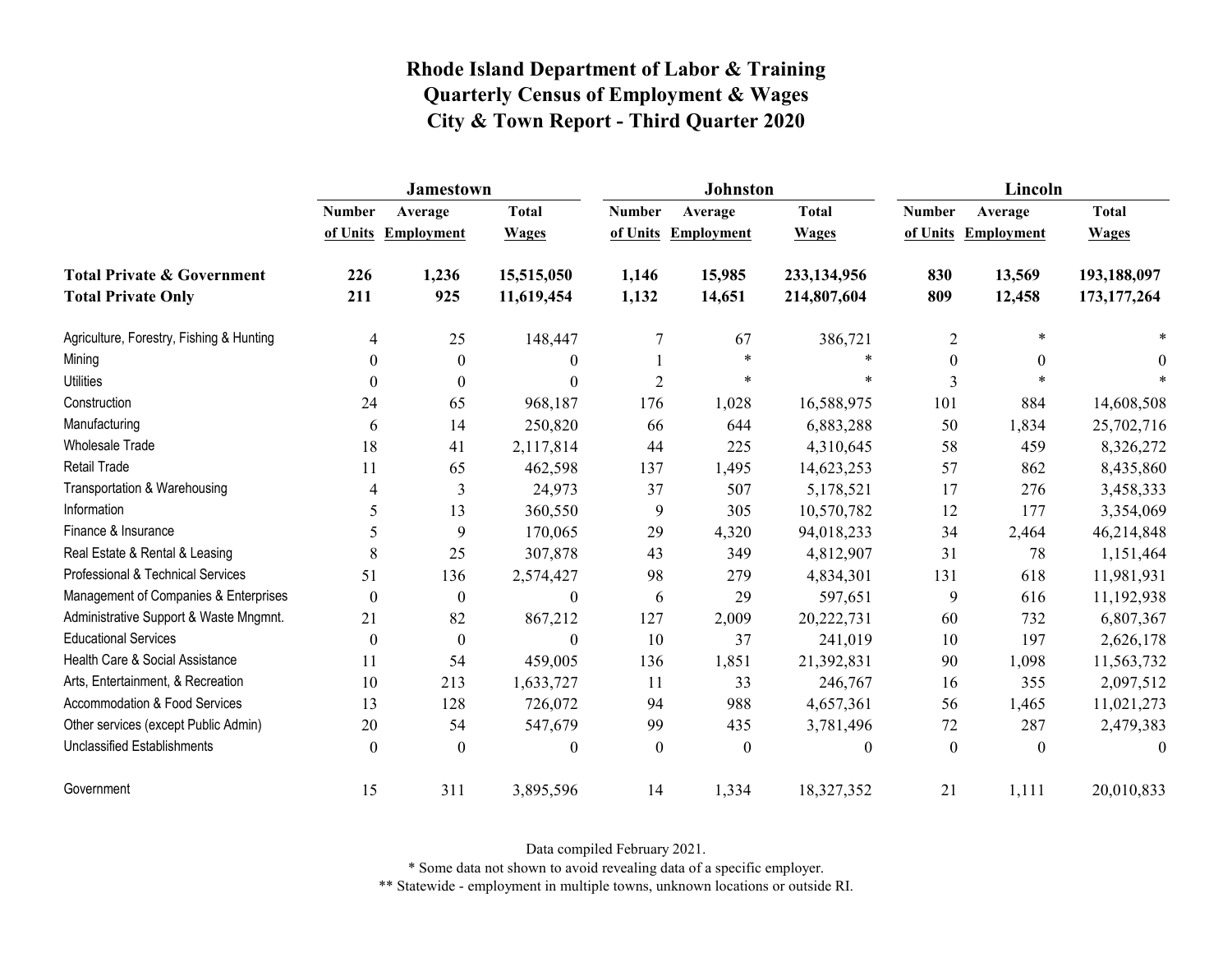|                                          | <b>Little Compton</b> |                   |              |                | <b>Middletown</b>   |              | Narragansett   |                     |              |
|------------------------------------------|-----------------------|-------------------|--------------|----------------|---------------------|--------------|----------------|---------------------|--------------|
|                                          | <b>Number</b>         | Average           | <b>Total</b> | <b>Number</b>  | Average             | <b>Total</b> | <b>Number</b>  | Average             | <b>Total</b> |
|                                          | of Units              | <b>Employment</b> | <b>Wages</b> |                | of Units Employment | <b>Wages</b> |                | of Units Employment | <b>Wages</b> |
| <b>Total Private &amp; Government</b>    | 154                   | 845               | 7,955,596    | 734            | 10,424              | 145,009,608  | 471            | 4,998               | 170,180,589  |
| <b>Total Private Only</b>                | 148                   | 705               | 6,668,733    | 722            | 9,933               | 137,787,555  | 452            | 4,073               | 156,825,380  |
| Agriculture, Forestry, Fishing & Hunting | 10                    | 84                | 603,830      | 5              | 103                 | 826,024      | 7              | 37                  | 353,264      |
| Mining                                   | $\theta$              | $\boldsymbol{0}$  | $\Omega$     | $\overline{c}$ | $\ast$              |              | $\theta$       | $\mathbf{0}$        | $\theta$     |
| <b>Utilities</b>                         | $\theta$              | $\boldsymbol{0}$  | $\Omega$     |                | $\ast$              | $\ast$       | $\Omega$       | $\theta$            | 0            |
| Construction                             | 28                    | 138               | 1,870,923    | 74             | 467                 | 6,903,900    | 42             | 153                 | 2,118,474    |
| Manufacturing                            | 4                     | $\star$           | $\ast$       | 12             | 429                 | 7,969,959    | 14             | 263                 | 3,462,875    |
| Wholesale Trade                          | 8                     | 14                | 240,350      | 24             | 108                 | 1,730,681    | 21             | 83                  | 1,177,477    |
| <b>Retail Trade</b>                      |                       | 32                | 189,801      | 87             | 1,365               | 13,027,119   | 56             | 680                 | 5,536,727    |
| Transportation & Warehousing             | 2                     | $\ast$            | $\ast$       | 12             | 67                  | 1,065,069    | 9              | 157                 | 1,621,111    |
| Information                              | $\theta$              | $\boldsymbol{0}$  | $\theta$     | 12             | 103                 | 2,507,215    | $\overline{7}$ | 8                   | 356,152      |
| Finance & Insurance                      |                       | $\ast$            | $\ast$       | 38             | 570                 | 14,528,797   | 20             | 61                  | 1,016,183    |
| Real Estate & Rental & Leasing           | 3                     | $\overline{2}$    | 24,100       | 27             | 100                 | 1,336,608    | 20             | 141                 | 1,436,880    |
| Professional & Technical Services        | 18                    | 36                | 717,850      | 104            | 2,508               | 49,378,940   | 64             | 101                 | 2,122,795    |
| Management of Companies & Enterprises    | $\theta$              | $\boldsymbol{0}$  | $\theta$     | 9              | 532                 | 8,051,098    | $\overline{2}$ | $\ast$              | $\ast$       |
| Administrative Support & Waste Mngmnt.   | 23                    | 73                | 650,260      | 53             | 340                 | 3,016,573    | 23             | 112                 | 1,093,262    |
| <b>Educational Services</b>              | $\overline{2}$        | $\ast$            | $\ast$       | 15             | 187                 | 2,691,481    | 8              | $\ast$              |              |
| Health Care & Social Assistance          | 5                     | 38                | 235,881      | 78             | 1,074               | 11,224,219   | 37             | 347                 | 3,509,149    |
| Arts, Entertainment, & Recreation        | 8                     | 102               | 809,723      | 17             | 152                 | 1,145,514    | 9              | 300                 | 2,045,440    |
| <b>Accommodation &amp; Food Services</b> | 9                     | 83                | 419,330      | 88             | 1,412               | 8,772,903    | 68             | 1,372               | 8,669,585    |
| Other services (except Public Admin)     | 20                    | 79                | 604,191      | 64             | 400                 | 2,953,965    | 45             | 240                 | 1,503,783    |
| <b>Unclassified Establishments</b>       | $\theta$              | $\theta$          | $\theta$     | $\theta$       | $\theta$            | $\theta$     | $\theta$       | $\theta$            | $\theta$     |
| Government                               | 6                     | 140               | 1,286,863    | 12             | 491                 | 7,222,053    | 19             | 925                 | 13,355,209   |

Data compiled February 2021.

\* Some data not shown to avoid revealing data of a specific employer.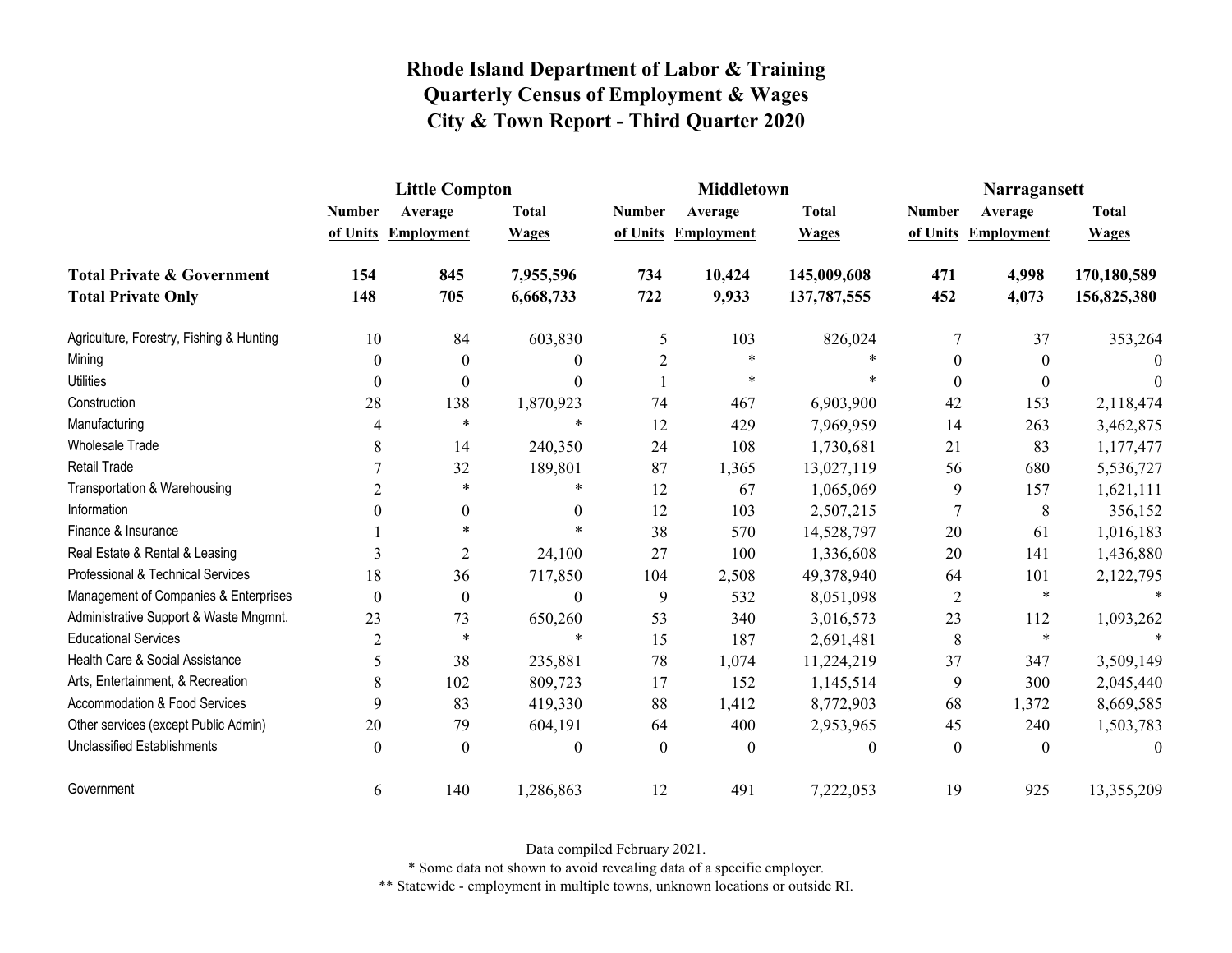|                                                                    | <b>New Shoreham</b> |                                |                              |                           | <b>Newport</b>               |                              | <b>North Kingstown</b>    |                              |                              |
|--------------------------------------------------------------------|---------------------|--------------------------------|------------------------------|---------------------------|------------------------------|------------------------------|---------------------------|------------------------------|------------------------------|
|                                                                    | <b>Number</b>       | Average<br>of Units Employment | <b>Total</b><br><b>Wages</b> | <b>Number</b><br>of Units | Average<br><b>Employment</b> | <b>Total</b><br><b>Wages</b> | <b>Number</b><br>of Units | Average<br><b>Employment</b> | <b>Total</b><br><b>Wages</b> |
| <b>Total Private &amp; Government</b><br><b>Total Private Only</b> | 211<br>199          | 1,516<br>1,369                 | 17,937,648<br>16,341,812     | 1,366<br>1,330            | 17,506<br>11,459             | 247,819,787<br>122, 138, 784 | 1,100<br>1,079            | 17,052<br>15,715             | 235,106,007<br>217,453,887   |
| Agriculture, Forestry, Fishing & Hunting                           | 3                   | 5                              | 17,400                       | 4                         | 18                           | 229,267                      | 13                        | 99                           | 2,853,768                    |
| Mining                                                             | 0                   | $\mathbf{0}$                   | 0                            | $\boldsymbol{0}$          | $\boldsymbol{0}$             | $\boldsymbol{0}$             | $\boldsymbol{0}$          | $\overline{0}$               | $\theta$                     |
| <b>Utilities</b>                                                   |                     | $\ast$                         | $\star$                      |                           | $\star$                      |                              |                           | $\ast$                       |                              |
| Construction                                                       | 30                  | 58                             | 790,289                      | 80                        | 318                          | 4,629,084                    | 103                       | 573                          | 10,400,159                   |
| Manufacturing                                                      | 8                   | 14                             | 93,386                       | 32                        | 167                          | 2,232,533                    | 63                        | 6,764                        | 110,753,041                  |
| <b>Wholesale Trade</b>                                             |                     | $\ast$                         | $\star$                      | 58                        | 154                          | 2,726,486                    | 88                        | 407                          | 6,926,484                    |
| Retail Trade                                                       | 32                  | 125                            | 1,327,474                    | 188                       | 1,271                        | 9,944,262                    | 117                       | 2,005                        | 18,729,042                   |
| Transportation & Warehousing                                       | 5                   | 24                             | 198,435                      | 36                        | 191                          | 1,839,332                    | 32                        | 817                          | 10,210,654                   |
| Information                                                        | $\overline{c}$      | $\ast$                         | $\ast$                       | 22                        | 108                          | 2,472,529                    | 17                        | 84                           | 3,055,853                    |
| Finance & Insurance                                                |                     | $\ast$                         | $\ast$                       | 54                        | 206                          | 5,190,804                    | 45                        | 350                          | 5,527,139                    |
| Real Estate & Rental & Leasing                                     | 13                  | 95                             | 973,535                      | 53                        | 349                          | 3,895,534                    | 25                        | 80                           | 958,430                      |
| Professional & Technical Services                                  | 4                   | 4                              | 32,218                       | 207                       | 672                          | 12,375,460                   | 158                       | 431                          | 7,702,246                    |
| Management of Companies & Enterprises                              |                     | $\ast$                         | $\star$                      | 8                         | 5                            | 154,923                      | 14                        | 383                          | 6,979,155                    |
| Administrative Support & Waste Mngmnt.                             | 12                  | 48                             | 535,387                      | 96                        | 353                          | 4,141,079                    | 83                        | 847                          | 8,008,532                    |
| <b>Educational Services</b>                                        |                     | $\ast$                         | $\ast$                       | 19                        | 582                          | 7,075,679                    | 26                        | $\ast$                       |                              |
| Health Care & Social Assistance                                    | 3                   | 9                              | 259,355                      | 81                        | 1,542                        | 17,364,995                   | 104                       | 1,371                        | 13,224,285                   |
| Arts, Entertainment, & Recreation                                  | 11                  | 59                             | 572,081                      | 49                        | 670                          | 6,072,174                    | 35                        | 253                          | 1,909,148                    |
| <b>Accommodation &amp; Food Services</b>                           | 59                  | 884                            | 11,030,796                   | 186                       | 4,069                        | 33,831,435                   | 66                        | 798                          | 4,270,332                    |
| Other services (except Public Admin)                               | 12                  | 21                             | 144,778                      | 155                       | 784                          | 7,961,900                    | 89                        | 300                          | 2,905,581                    |
| <b>Unclassified Establishments</b>                                 | $\theta$            | $\Omega$                       | $\theta$                     | $\mathbf{1}$              |                              |                              | $\theta$                  | $\theta$                     | $\theta$                     |
| Government                                                         | 12                  | 146                            | 1,595,836                    | 36                        | 6,047                        | 125,681,003                  | 21                        | 1,337                        | 17,652,120                   |

Data compiled February 2021.

\* Some data not shown to avoid revealing data of a specific employer.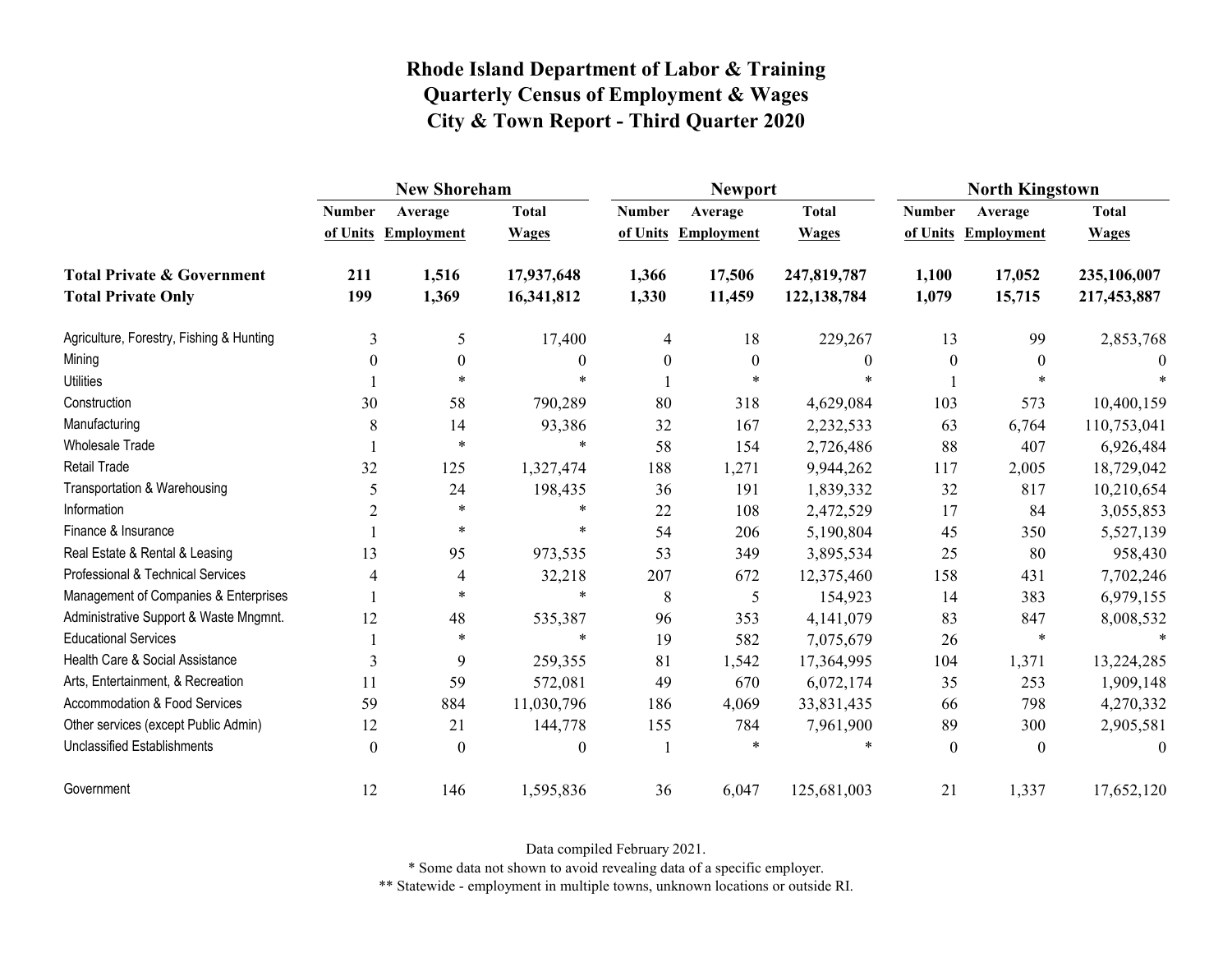|                                          | <b>North Providence</b> |                     |                  |                  | <b>North Smithfield</b> |                  | Pawtucket     |                     |              |
|------------------------------------------|-------------------------|---------------------|------------------|------------------|-------------------------|------------------|---------------|---------------------|--------------|
|                                          | <b>Number</b>           | Average             | <b>Total</b>     | <b>Number</b>    | Average                 | <b>Total</b>     | <b>Number</b> | Average             | <b>Total</b> |
|                                          |                         | of Units Employment | <b>Wages</b>     |                  | of Units Employment     | <b>Wages</b>     |               | of Units Employment | <b>Wages</b> |
| <b>Total Private &amp; Government</b>    | 692                     | 6,022               | 63,437,507       | 428              | 4,543                   | 54,377,336       | 1,674         | 17,654              | 226,175,030  |
| <b>Total Private Only</b>                | 682                     | 5,419               | 52,794,518       | 419              | 4,297                   | 51,089,865       | 1,651         | 16,192              | 200,411,487  |
| Agriculture, Forestry, Fishing & Hunting |                         | $\ast$              | $\ast$           | $\overline{4}$   | 10                      | 79,442           | 2             | $\ast$              |              |
| Mining                                   | $\theta$                | $\theta$            | $\theta$         | $\overline{2}$   | $\ast$                  | $\ast$           | $\theta$      | $\theta$            | $\theta$     |
| <b>Utilities</b>                         | $\theta$                | $\Omega$            | 0                |                  | $\star$                 | $\ast$           | 3             | 75                  | 1,318,269    |
| Construction                             | 64                      | 206                 | 2,949,384        | 69               | 261                     | 3,497,620        | 180           | 994                 | 16,066,690   |
| Manufacturing                            | 25                      | 156                 | 1,904,262        | 18               | 440                     | 4,865,031        | 129           | 3,104               | 44,313,987   |
| Wholesale Trade                          | 22                      | 74                  | 1,705,565        | 27               | 179                     | 2,758,986        | 87            | 517                 | 7,112,759    |
| Retail Trade                             | 87                      | 977                 | 7,890,196        | 45               | 1,196                   | 10,939,627       | 165           | 1,275               | 10,675,814   |
| Transportation & Warehousing             | 22                      | 118                 | 1,196,915        | 13               | 301                     | 3,566,914        | 73            | 390                 | 4,570,535    |
| Information                              | $\overline{7}$          | 18                  | 343,345          | 5                | 11                      | 160,067          | 18            | 41                  | 734,213      |
| Finance & Insurance                      | 25                      | 114                 | 1,705,589        | 18               | 71                      | 1,322,032        | 49            | 573                 | 10,300,755   |
| Real Estate & Rental & Leasing           | 37                      | 124                 | 1,144,388        | 13               | 33                      | 278,237          | 56            | 226                 | 2,288,804    |
| Professional & Technical Services        | 65                      | 197                 | 2,998,522        | 51               | 243                     | 7,795,449        | 150           | 663                 | 11,537,444   |
| Management of Companies & Enterprises    | 3                       | 18                  | 320,030          | $\boldsymbol{0}$ | $\boldsymbol{0}$        | $\boldsymbol{0}$ | 9             | 1,261               | 28,511,420   |
| Administrative Support & Waste Mngmnt.   | 55                      | 600                 | 5,167,890        | 24               | 269                     | 3,770,986        | 134           | 1,387               | 14,143,942   |
| <b>Educational Services</b>              | 8                       | $\ast$              |                  | 3                | $\boldsymbol{0}$        | 4,723            | 25            | 322                 | 3,735,742    |
| Health Care & Social Assistance          | 105                     | 1,779               | 19,262,555       | 54               | 580                     | 6,300,129        | 220           | 2,805               | 28,072,530   |
| Arts, Entertainment, & Recreation        | 5                       | 39                  | 210,276          | $\tau$           | 32                      | 297,549          | 28            | 286                 | 2,660,416    |
| <b>Accommodation &amp; Food Services</b> | 73                      | 696                 | 3,325,327        | 27               | 413                     | 2,199,635        | 147           | 1,298               | 6,625,200    |
| Other services (except Public Admin)     | 78                      | 281                 | 2,560,810        | 38               | 198                     | 2,295,719        | 173           | 975                 | 7,724,993    |
| <b>Unclassified Establishments</b>       | $\theta$                | $\theta$            | $\boldsymbol{0}$ | $\theta$         | $\mathbf{0}$            | $\boldsymbol{0}$ | 3             | $\ast$              | $\ast$       |
| Government                               | 10                      | 603                 | 10,642,989       | 9                | 246                     | 3,287,471        | 23            | 1,462               | 25,763,543   |

Data compiled February 2021.

\* Some data not shown to avoid revealing data of a specific employer.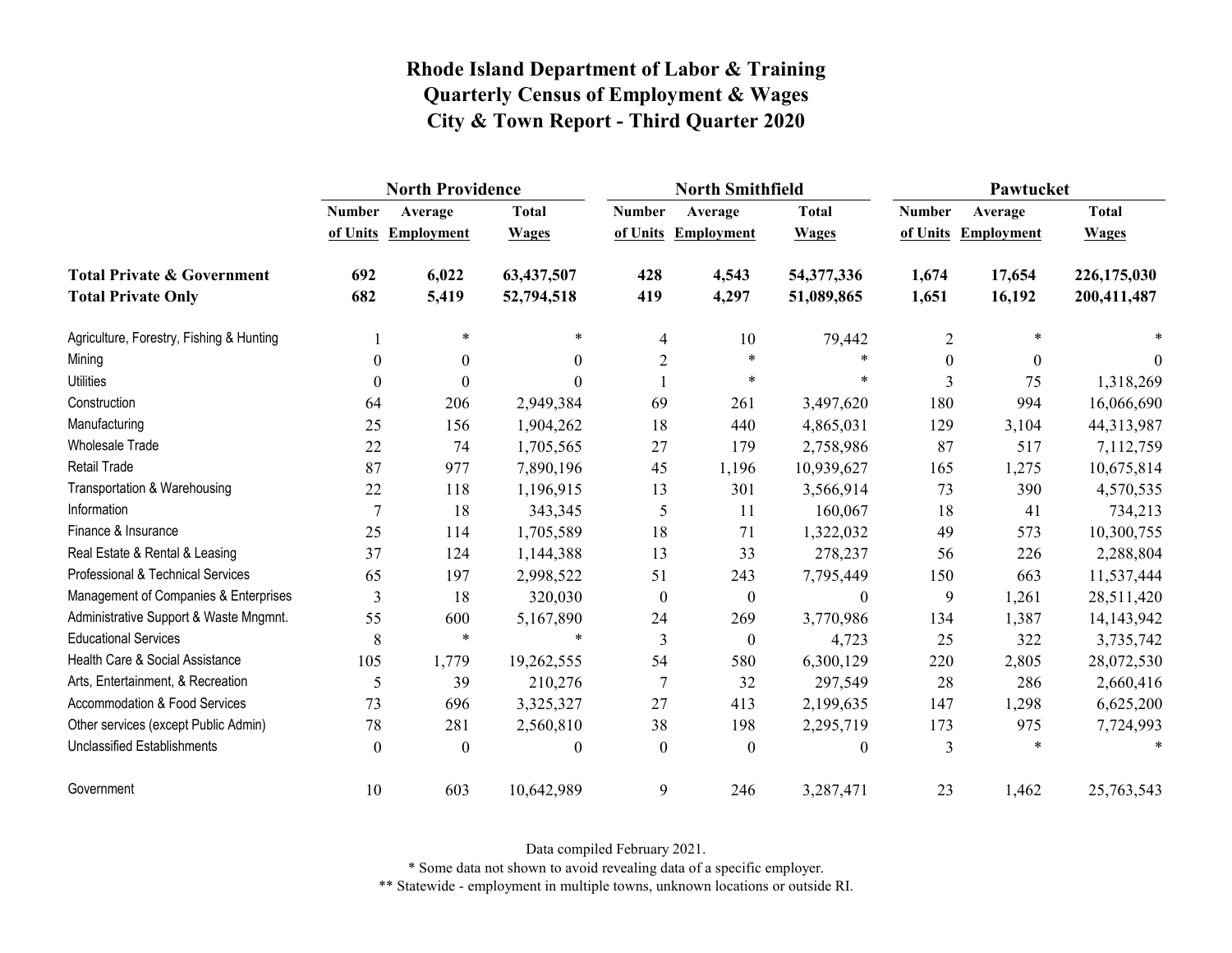|                                          | Portsmouth    |                     |                  | Providence       |                   | <b>Richmond</b> |                  |                     |              |
|------------------------------------------|---------------|---------------------|------------------|------------------|-------------------|-----------------|------------------|---------------------|--------------|
|                                          | <b>Number</b> | Average             | <b>Total</b>     | <b>Number</b>    | Average           | <b>Total</b>    | <b>Number</b>    | Average             | <b>Total</b> |
|                                          |               | of Units Employment | <b>Wages</b>     | of Units         | <b>Employment</b> | <b>Wages</b>    |                  | of Units Employment | <b>Wages</b> |
| <b>Total Private &amp; Government</b>    | 568           | 5,756               | 90,564,671       | 6,223            | 103,328           | 1,584,662,293   | 170              | 1,902               | 22,251,206   |
| <b>Total Private Only</b>                | 552           | 5,221               | 81,689,981       | 6,121            | 87,034            | 1,324,576,126   | 162              | 1,305               | 12,440,333   |
| Agriculture, Forestry, Fishing & Hunting | 13            | 47                  | 377,527          | 4                | 68                | 456,216         | 8                | 60                  | 768,868      |
| Mining                                   | $\theta$      | $\boldsymbol{0}$    | $\boldsymbol{0}$ | $\boldsymbol{0}$ | $\boldsymbol{0}$  | 0               |                  | $\ast$              |              |
| <b>Utilities</b>                         |               | $\ast$              |                  | 8                | 481               | 15,464,115      | $\Omega$         | $\boldsymbol{0}$    | $\theta$     |
| Construction                             | 83            | 409                 | 5,706,944        | 329              | 2,593             | 56,617,100      | 30               | 146                 | 1,819,929    |
| Manufacturing                            | 20            | 1,418               | 37,815,401       | 213              | 2,940             | 33,680,741      | 4                | 78                  | 922,545      |
| <b>Wholesale Trade</b>                   | 32            | 124                 | 2,629,360        | 230              | 2,584             | 48,399,138      | 6                | 50                  | 835,350      |
| Retail Trade                             | 53            | 578                 | 5,919,474        | 642              | 5,813             | 47,011,716      | 25               | 281                 | 2,343,293    |
| Transportation & Warehousing             |               | 55                  | 447,957          | 143              | 1,354             | 11,317,934      | 3                | 9                   | 121,464      |
| Information                              | 15            | 46                  | 1,036,426        | 125              | 1,309             | 22,508,562      | $\overline{2}$   | $\ast$              |              |
| Finance & Insurance                      | 21            | 209                 | 4,789,848        | 315              | 4,289             | 113,370,834     | 5                | 47                  | 473,487      |
| Real Estate & Rental & Leasing           | 17            | 28                  | 458,872          | 209              | 1,254             | 19,991,174      | 2                | $\ast$              |              |
| Professional & Technical Services        | 69            | 159                 | 2,572,919        | 1,055            | 6,635             | 140,091,215     | 14               | 93                  | 1,398,146    |
| Management of Companies & Enterprises    | 3             | $\ast$              | $\ast$           | 43               | 2,566             | 60,853,177      | $\boldsymbol{0}$ | $\boldsymbol{0}$    | $\Omega$     |
| Administrative Support & Waste Mngmnt.   | 38            | 244                 | 2,201,752        | 403              | 5,911             | 61,877,759      | 11               | 74                  | 818,529      |
| <b>Educational Services</b>              | 17            | 225                 | 2,346,996        | 160              | 11,099            | 188,763,186     | $\boldsymbol{0}$ | $\boldsymbol{0}$    | $\Omega$     |
| Health Care & Social Assistance          | 53            | 841                 | 8,851,083        | 803              | 27,409            | 420,524,820     | 12               | 42                  | 376,979      |
| Arts, Entertainment, & Recreation        | 13            | 222                 | 2,051,465        | 77               | 623               | 4,837,994       | 6                | 89                  | 476,693      |
| Accommodation & Food Services            | 42            | 434                 | 2,586,642        | 670              | 6,675             | 41,916,442      | 20               | 257                 | 1,184,062    |
| Other services (except Public Admin)     | 55            | 177                 | 1,797,002        | 692              | 3,431             | 36,894,003      | 13               | 24                  | 196,682      |
| Unclassified Establishments              | $\theta$      | $\theta$            | $\theta$         | $\theta$         | $\Omega$          | $\theta$        | $\theta$         | $\theta$            | $\theta$     |
| Government                               | 16            | 535                 | 8,874,690        | 102              | 16,294            | 260,086,167     | 8                | 597                 | 9,810,873    |

Data compiled February 2021.

\* Some data not shown to avoid revealing data of a specific employer.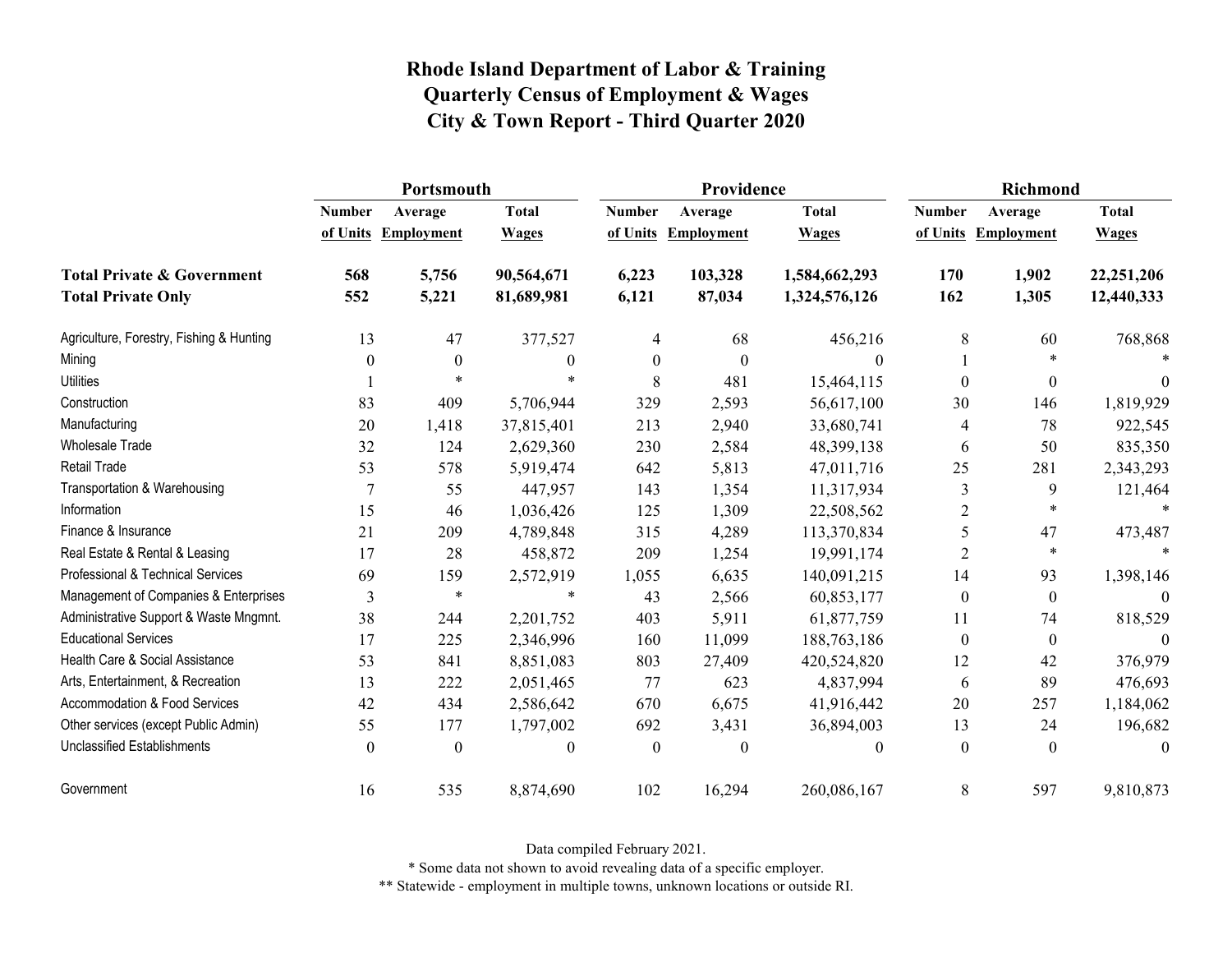|                                                                    | <b>Scituate</b> |                                |                              |                           | <b>Smithfield</b>            |                              | <b>South Kingstown</b> |                                |                              |
|--------------------------------------------------------------------|-----------------|--------------------------------|------------------------------|---------------------------|------------------------------|------------------------------|------------------------|--------------------------------|------------------------------|
|                                                                    | <b>Number</b>   | Average<br>of Units Employment | <b>Total</b><br><b>Wages</b> | <b>Number</b><br>of Units | Average<br><b>Employment</b> | <b>Total</b><br><b>Wages</b> | <b>Number</b>          | Average<br>of Units Employment | <b>Total</b><br><b>Wages</b> |
| <b>Total Private &amp; Government</b><br><b>Total Private Only</b> | 302<br>290      | 1,663<br>1,121                 | 20,353,718<br>10,740,438     | 901<br>887                | 14,369<br>13,931             | 213,783,495<br>206,865,063   | 1,073<br>1,051         | 12,808<br>9,383                | 169,024,941<br>113,824,467   |
| Agriculture, Forestry, Fishing & Hunting                           | 7               | 63                             | 435,625                      | 4                         | $\ast$                       | $\ast$                       | 18                     | 117                            | 1,048,395                    |
| Mining                                                             | 0               | $\overline{0}$                 | $\boldsymbol{0}$             |                           | $\ast$                       | $\ast$                       |                        | $\ast$                         | $\ast$                       |
| <b>Utilities</b>                                                   |                 | $\ast$                         | $\ast$                       | $\mathbf{0}$              | $\theta$                     | $\boldsymbol{0}$             | $\overline{2}$         | 12                             | 219,745                      |
| Construction                                                       | 79              | 277                            | 3,469,313                    | 112                       | 1,066                        | 18,231,432                   | 136                    | 508                            | 6,911,956                    |
| Manufacturing                                                      | 10              | 8                              | 96,101                       | 59                        | 1,033                        | 15,434,528                   | 31                     | 530                            | 10,401,856                   |
| Wholesale Trade                                                    | 11              | 24                             | 290,111                      | 53                        | 766                          | 13,506,120                   | 61                     | 449                            | 9,209,701                    |
| <b>Retail Trade</b>                                                | 20              | 183                            | 1,583,779                    | 106                       | 1,734                        | 14,151,646                   | 95                     | 1,162                          | 11,406,164                   |
| Transportation & Warehousing                                       | 16              | 59                             | 833,574                      | 16                        | 134                          | 2,737,198                    | 9                      | 35                             | 269,942                      |
| Information                                                        | $\overline{2}$  | $\ast$                         | $\ast$                       | 11                        | 155                          | 3,230,966                    | 20                     | 117                            | 2,447,250                    |
| Finance & Insurance                                                | 10              | 18                             | 216,593                      | 47                        | 3,299                        | 70,240,805                   | 36                     | 315                            | 5,988,754                    |
| Real Estate & Rental & Leasing                                     | 7               | 15                             | 141,978                      | 24                        | 109                          | 1,770,785                    | 32                     | 101                            | 1,226,553                    |
| Professional & Technical Services                                  | 31              | 84                             | 1,093,112                    | 137                       | 749                          | 14,582,290                   | 126                    | 371                            | 7,493,819                    |
| Management of Companies & Enterprises                              | $\theta$        | $\theta$                       | $\theta$                     | 4                         | 259                          | 5,330,469                    | 7                      | 20                             | 410,426                      |
| Administrative Support & Waste Mngmnt.                             | 19              | 40                             | 428,206                      | 65                        | 516                          | 6,674,261                    | 91                     | 352                            | 3,648,453                    |
| <b>Educational Services</b>                                        |                 | $\ast$                         | $\ast$                       | 9                         | 824                          | 14,199,183                   | 20                     | 297                            | 2,996,793                    |
| Health Care & Social Assistance                                    | 28              | 92                             | 676,128                      | 76                        | 1,280                        | 12,342,225                   | 132                    | 2,810                          | 34,271,014                   |
| Arts, Entertainment, & Recreation                                  | 3               | 16                             | 39,794                       | 16                        | 65                           | 383,365                      | 29                     | 183                            | 1,270,248                    |
| <b>Accommodation &amp; Food Services</b>                           | 19              | 150                            | 550,818                      | 75                        | 1,299                        | 7,052,546                    | 101                    | 1,495                          | 9,425,314                    |
| Other services (except Public Admin)                               | 26              | 70                             | 702,277                      | 72                        | 601                          | 6,630,387                    | 103                    | 490                            | 4,904,331                    |
| <b>Unclassified Establishments</b>                                 | $\theta$        | $\Omega$                       | $\boldsymbol{0}$             | $\boldsymbol{0}$          | $\boldsymbol{0}$             | $\boldsymbol{0}$             |                        | *                              | $\ast$                       |
| Government                                                         | 12              | 542                            | 9,613,280                    | 14                        | 438                          | 6,918,432                    | 22                     | 3,425                          | 55,200,474                   |

Data compiled February 2021.

\* Some data not shown to avoid revealing data of a specific employer.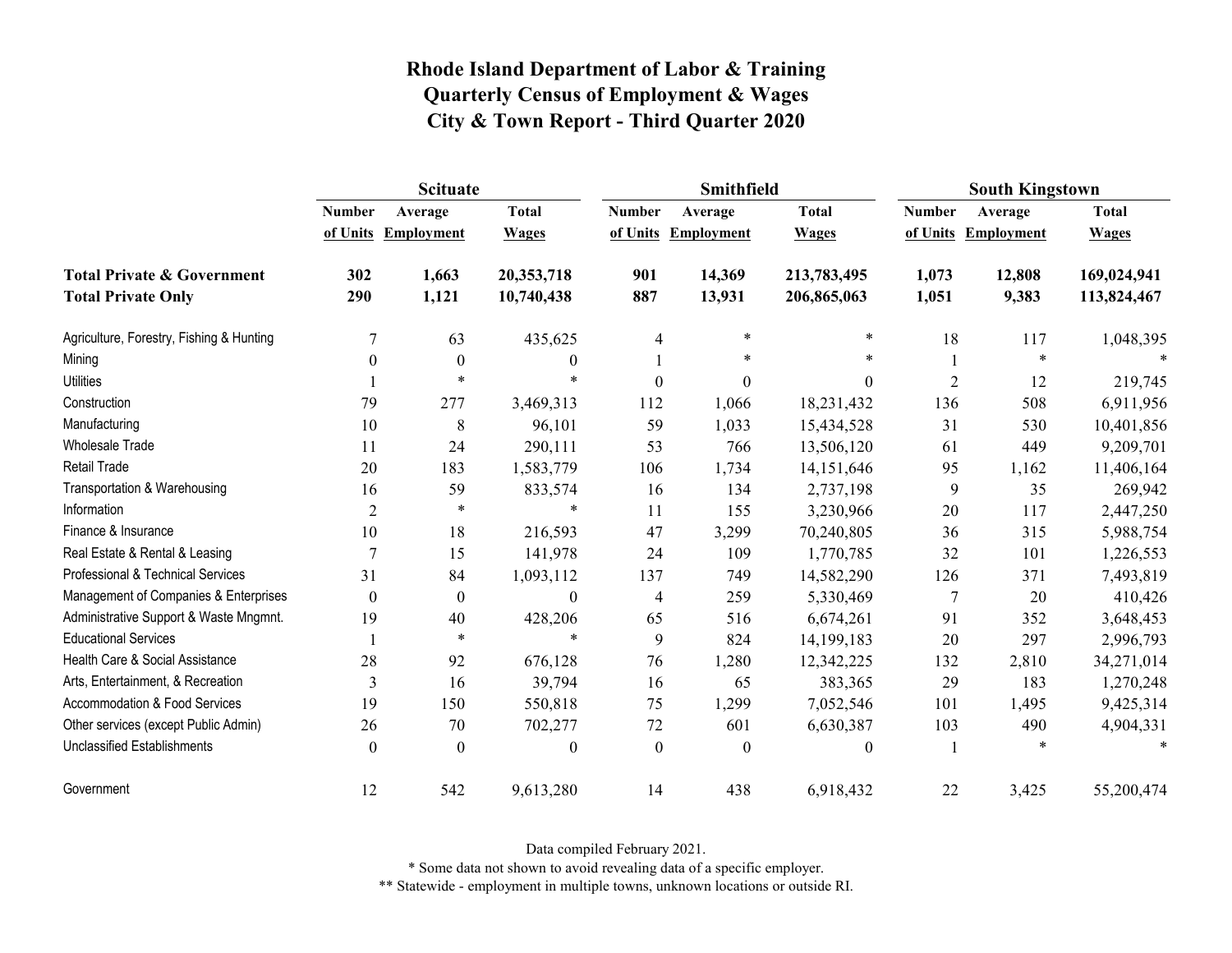|                                                                    | <b>Tiverton</b>           |                              |                              |                  | Warren                         |                              | Warwick                   |                              |                              |  |
|--------------------------------------------------------------------|---------------------------|------------------------------|------------------------------|------------------|--------------------------------|------------------------------|---------------------------|------------------------------|------------------------------|--|
|                                                                    | <b>Number</b><br>of Units | Average<br><b>Employment</b> | <b>Total</b><br><b>Wages</b> | <b>Number</b>    | Average<br>of Units Employment | <b>Total</b><br><b>Wages</b> | <b>Number</b><br>of Units | Average<br><b>Employment</b> | <b>Total</b><br><b>Wages</b> |  |
| <b>Total Private &amp; Government</b><br><b>Total Private Only</b> | 418<br>406                | 2,807<br>2,512               | 29,675,341<br>25,136,916     | 398<br>391       | 3,460<br>3,287                 | 37,566,129<br>35,132,770     | 3,210<br>3,178            | 43,505<br>40,135             | 578,288,865<br>515,408,514   |  |
| Agriculture, Forestry, Fishing & Hunting                           | 5                         | 24                           | 121,938                      | 2                | $\star$                        | $\ast$                       | 11                        | 49                           | 383,790                      |  |
| Mining                                                             | $\theta$                  | $\boldsymbol{0}$             | $\theta$                     | $\boldsymbol{0}$ | $\mathbf{0}$                   | $\overline{0}$               | $\boldsymbol{0}$          | $\theta$                     | $\Omega$                     |  |
| <b>Utilities</b>                                                   | 3                         | 24                           | 625,594                      | $\theta$         | $\boldsymbol{0}$               | $\theta$                     | $\overline{2}$            | $\ast$                       |                              |  |
| Construction                                                       | 56                        | 205                          | 2,683,559                    | 50               | 138                            | 1,823,522                    | 293                       | 2,226                        | 38,396,891                   |  |
| Manufacturing                                                      | 15                        | 108                          | 916,537                      | 36               | 811                            | 10,422,156                   | 114                       | 2,548                        | 38,283,065                   |  |
| Wholesale Trade                                                    | 24                        | 106                          | 1,646,537                    | 18               | 123                            | 2,213,384                    | 200                       | 1,624                        | 25,547,614                   |  |
| <b>Retail Trade</b>                                                | 63                        | 552                          | 6,102,725                    | 43               | 280                            | 1,782,849                    | 390                       | 6,622                        | 63,178,487                   |  |
| Transportation & Warehousing                                       | 8                         | 25                           | 135,840                      | 2                | $\star$                        |                              | 67                        | 2,481                        | 28,270,629                   |  |
| Information                                                        |                           | $\ast$                       | $\ast$                       | $\mathfrak{Z}$   | 26                             | 265,607                      | 34                        | 267                          | 4,568,844                    |  |
| Finance & Insurance                                                | 13                        | 53                           | 755,471                      | 13               | 129                            | 1,832,455                    | 212                       | 2,411                        | 47,576,589                   |  |
| Real Estate & Rental & Leasing                                     | 8                         | 10                           | 183,231                      | 9                | 33                             | 351,612                      | 135                       | 955                          | 11,466,113                   |  |
| Professional & Technical Services                                  | 52                        | 80                           | 1,397,418                    | 38               | 219                            | 3,980,607                    | 417                       | 1,787                        | 29,461,298                   |  |
| Management of Companies & Enterprises                              |                           | $\ast$                       | $\ast$                       | $\overline{2}$   | $\ast$                         | $\star$                      | 19                        | 1,525                        | 30,377,496                   |  |
| Administrative Support & Waste Mngmnt.                             | 35                        | 80                           | 840,220                      | 29               | 140                            | 1,254,739                    | 235                       | 2,701                        | 27,969,133                   |  |
| <b>Educational Services</b>                                        | 5                         | 21                           | 113,882                      | 5                | 84                             | 1,022,187                    | 41                        | 461                          | 5,162,400                    |  |
| Health Care & Social Assistance                                    | 31                        | 368                          | 3,601,942                    | 37               | 444                            | 5,124,152                    | 424                       | 8,601                        | 125,340,282                  |  |
| Arts, Entertainment, & Recreation                                  | 6                         | 42                           | 195,603                      | 8                | 47                             | 215,241                      | 44                        | 558                          | 3,779,403                    |  |
| <b>Accommodation &amp; Food Services</b>                           | 35                        | 711                          | 5,091,910                    | 48               | 593                            | 2,783,933                    | 254                       | 3,950                        | 22,016,277                   |  |
| Other services (except Public Admin)                               | 45                        | 101                          | 679,396                      | 48               | 176                            | 1,400,929                    | 284                       | 1,352                        | 13,109,222                   |  |
| <b>Unclassified Establishments</b>                                 | $\theta$                  | $\theta$                     | $\theta$                     | $\theta$         | $\mathbf{0}$                   | $\overline{0}$               | 2                         | $\ast$                       | $\ast$                       |  |
| Government                                                         | 12                        | 296                          | 4,538,425                    | $\overline{7}$   | 173                            | 2,433,359                    | 32                        | 3,370                        | 62,880,351                   |  |

Data compiled February 2021.

\* Some data not shown to avoid revealing data of a specific employer.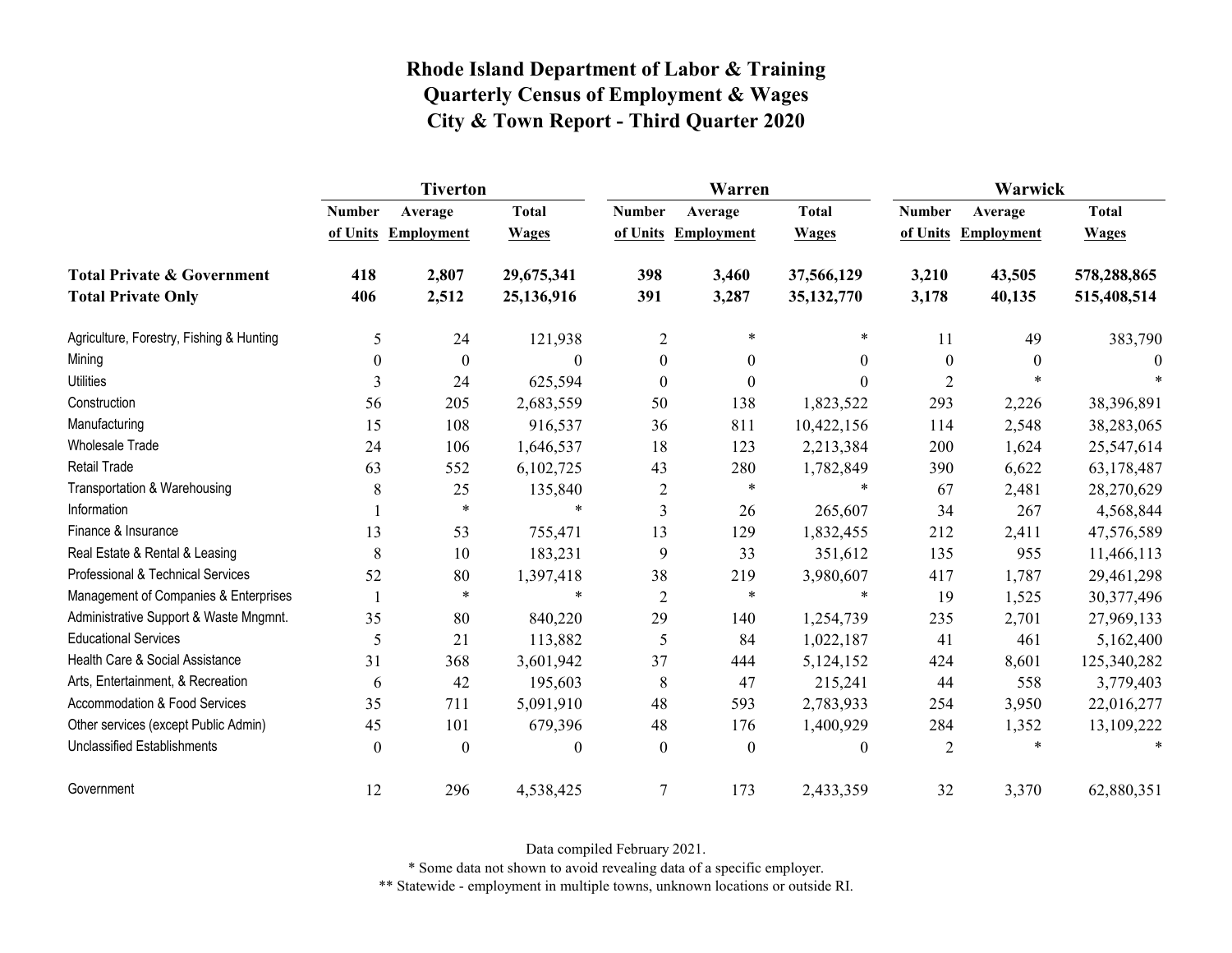|                                          | <b>West Greenwich</b> |                   |              |                  | <b>West Warwick</b> |              | Westerly      |                     |              |
|------------------------------------------|-----------------------|-------------------|--------------|------------------|---------------------|--------------|---------------|---------------------|--------------|
|                                          | <b>Number</b>         | Average           | <b>Total</b> | <b>Number</b>    | Average             | <b>Total</b> | <b>Number</b> | Average             | <b>Total</b> |
|                                          | of Units              | <b>Employment</b> | <b>Wages</b> |                  | of Units Employment | <b>Wages</b> |               | of Units Employment | <b>Wages</b> |
| <b>Total Private &amp; Government</b>    | 238                   | 3,133             | 54,990,233   | 590              | 7,074               | 96,347,634   | 912           | 9,660               | 101,297,499  |
| <b>Total Private Only</b>                | 228                   | 2,838             | 49,880,671   | 575              | 6,297               | 84,178,672   | 893           | 8,707               | 92,233,082   |
| Agriculture, Forestry, Fishing & Hunting |                       | $\ast$            | $\ast$       | $\overline{2}$   | $\ast$              | $\ast$       | 2             | $\ast$              |              |
| Mining                                   |                       | $\ast$            | $\ast$       | $\boldsymbol{0}$ | $\boldsymbol{0}$    | $\theta$     |               | $\ast$              |              |
| <b>Utilities</b>                         | $\theta$              | $\boldsymbol{0}$  | $\Omega$     |                  | $\ast$              |              |               | $\ast$              |              |
| Construction                             | 42                    | 139               | 2,045,441    | 64               | 443                 | 5,816,690    | 88            | 363                 | 4,989,371    |
| Manufacturing                            | 11                    | 994               | 23,622,501   | 25               | 1,235               | 17,661,708   | 27            | 490                 | 6,540,309    |
| Wholesale Trade                          | 11                    | 231               | 4,579,906    | 26               | 295                 | 5,155,441    | 41            | 94                  | 1,567,569    |
| <b>Retail Trade</b>                      | 13                    | 99                | 755,986      | 79               | 838                 | 10,814,398   | 139           | 1,938               | 16,130,074   |
| Transportation & Warehousing             | 8                     | 241               | 3,138,065    | 12               | 243                 | 3,222,924    | 12            | 66                  | 706,552      |
| Information                              | 4                     | 13                | 434,405      | 14               | 670                 | 13,876,921   | 11            | 82                  | 1,301,750    |
| Finance & Insurance                      | 9                     | 14                | 236,930      | 18               | 75                  | 1,246,502    | 34            | 218                 | 3,785,859    |
| Real Estate & Rental & Leasing           | 9                     | 135               | 2,073,415    | 18               | 67                  | 585,413      | 23            | 84                  | 801,304      |
| Professional & Technical Services        | 40                    | 400               | 8,357,965    | 61               | 206                 | 3,730,370    | 84            | 246                 | 4,153,560    |
| Management of Companies & Enterprises    | $\overline{2}$        | $\ast$            | $\ast$       | $\overline{4}$   | 152                 | 3,787,048    | 5             | 259                 | 5,670,489    |
| Administrative Support & Waste Mngmnt.   | 26                    | 174               | 1,737,691    | 44               | 178                 | 1,854,794    | 59            | 227                 | 1,962,759    |
| <b>Educational Services</b>              |                       | $\ast$            | $\ast$       | 5                | 37                  | 188,612      | 9             | 28                  | 408,980      |
| Health Care & Social Assistance          | 21                    | 69                | 665,769      | 65               | 872                 | 10,033,990   | 110           | 1,798               | 22,419,322   |
| Arts, Entertainment, & Recreation        | 3                     | 38                | 189,810      | 6                | 15                  | 160,712      | 39            | 676                 | 5,025,356    |
| <b>Accommodation &amp; Food Services</b> | 18                    | 218               | 1,309,429    | 60               | 671                 | 3,407,128    | 116           | 1,805               | 13,826,838   |
| Other services (except Public Admin)     | 8                     | 18                | 137,969      | 70               | 292                 | 2,504,094    | 92            | 310                 | 2,361,144    |
| <b>Unclassified Establishments</b>       | $\theta$              | $\theta$          | $\Omega$     |                  | $\ast$              |              | $\theta$      | $\theta$            | $\theta$     |
| Government                               | $10\,$                | 295               | 5,109,562    | 15               | 777                 | 12,168,962   | 19            | 953                 | 9,064,417    |

Data compiled February 2021.

\* Some data not shown to avoid revealing data of a specific employer.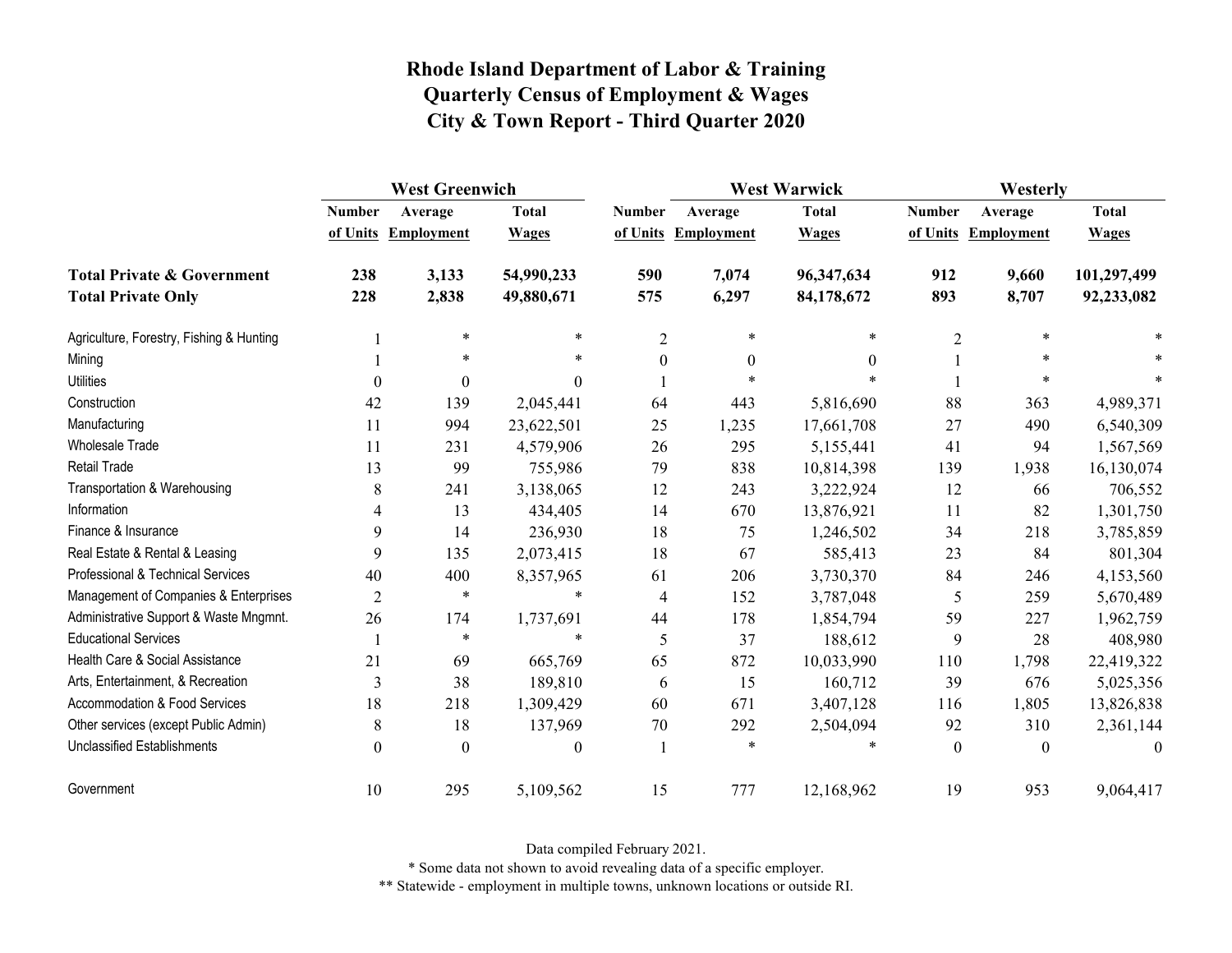|                                          |                  | Woonsocket        |                  | Statewide **     |                     |                  |  |
|------------------------------------------|------------------|-------------------|------------------|------------------|---------------------|------------------|--|
|                                          | <b>Number</b>    | Average           | <b>Total</b>     | <b>Number</b>    | Average             | <b>Total</b>     |  |
|                                          | of Units         | <b>Employment</b> | <b>Wages</b>     |                  | of Units Employment | <b>Wages</b>     |  |
| <b>Total Private &amp; Government</b>    | 908              | 12,806            | 198,583,488      | 5,503            | 10,851              | 243, 151, 565    |  |
| <b>Total Private Only</b>                | 891              | 11,389            | 176,705,137      | 5,474            | 10,680              | 239,052,119      |  |
| Agriculture, Forestry, Fishing & Hunting | $\boldsymbol{0}$ | $\boldsymbol{0}$  | $\theta$         | 2                | $\ast$              | *                |  |
| Mining                                   | $\boldsymbol{0}$ | $\boldsymbol{0}$  | $\boldsymbol{0}$ | $\boldsymbol{0}$ | $\theta$            | $\boldsymbol{0}$ |  |
| <b>Utilities</b>                         | $\overline{2}$   | $\ast$            | $\ast$           | 11               | $\ast$              | $\star$          |  |
| Construction                             | 68               | 264               | 3,094,047        | 266              | 744                 | 12,366,328       |  |
| Manufacturing                            | 53               | 880               | 11,662,650       | 36               | 47                  | 1,034,455        |  |
| <b>Wholesale Trade</b>                   | 41               | 292               | 5,280,878        | 1,299            | 2,207               | 65,143,846       |  |
| <b>Retail Trade</b>                      | 108              | 1,186             | 17,371,800       | 166              | 314                 | 5,577,684        |  |
| Transportation & Warehousing             | 23               | 475               | 5,442,135        | 77               | 275                 | 3,898,376        |  |
| Information                              | 9                | $\ast$            | $\ast$           | 272              | 566                 | 16,129,695       |  |
| Finance & Insurance                      | 26               | 109               | 1,371,162        | 278              | 727                 | 19,752,726       |  |
| Real Estate & Rental & Leasing           | 37               | 106               | 1,096,792        | 77               | 115                 | 2,009,990        |  |
| Professional & Technical Services        | 149              | 447               | 8,656,449        | 1,570            | 2,452               | 64,519,637       |  |
| Management of Companies & Enterprises    | 12               | 2,617             | 69,013,998       | 66               | 235                 | 4,788,013        |  |
| Administrative Support & Waste Mngmnt.   | 56               | 638               | 7,480,558        | 627              | 2,026               | 28,392,067       |  |
| <b>Educational Services</b>              | 11               | 336               | 3,506,380        | 167              | 220                 | 3,247,459        |  |
| Health Care & Social Assistance          | 125              | 2,965             | 36,306,168       | 166              | 284                 | 5,229,163        |  |
| Arts, Entertainment, & Recreation        | $\overline{7}$   | 49                | 315,088          | 52               | 53                  | 934,271          |  |
| Accommodation & Food Services            | 82               | 702               | 3,760,596        | 56               | 112                 | 1,144,735        |  |
| Other services (except Public Admin)     | 82               | 281               | 1,925,377        | 202              | 248                 | 3,875,316        |  |
| <b>Unclassified Establishments</b>       | $\boldsymbol{0}$ | $\boldsymbol{0}$  | $\boldsymbol{0}$ | 84               | 41                  | 764,922          |  |
| Government                               | 17               | 1,417             | 21,878,351       | 29               | 171                 | 4,099,446        |  |

Data compiled February 2021.

\* Some data not shown to avoid revealing data of a specific employer.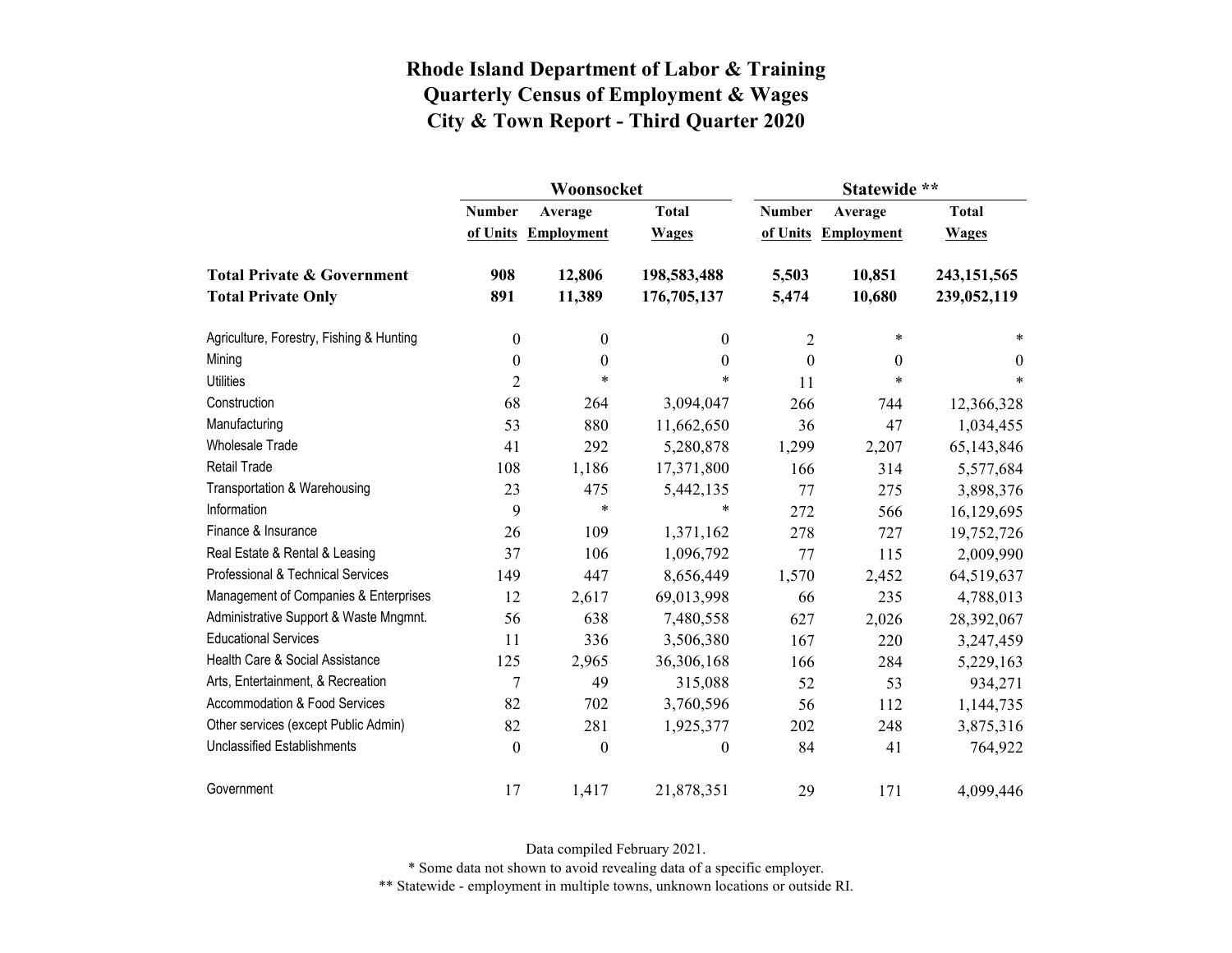|                                          | <b>Bristol County</b> |                   |              |               | <b>Kent County</b>  |              |                | <b>Newport County</b> |              |  |
|------------------------------------------|-----------------------|-------------------|--------------|---------------|---------------------|--------------|----------------|-----------------------|--------------|--|
|                                          | <b>Number</b>         | Average           | <b>Total</b> | <b>Number</b> | Average             | <b>Total</b> | <b>Number</b>  | Average               | <b>Total</b> |  |
|                                          | of Units              | <b>Employment</b> | <b>Wages</b> |               | of Units Employment | <b>Wages</b> | of Units       | <b>Employment</b>     | <b>Wages</b> |  |
| <b>Total Private &amp; Government</b>    | 1,616                 | 12,381            | 141,507,617  | 5,654         | 68,539              | 906,611,282  | 3,466          | 38,575                | 536,540,053  |  |
| <b>Total Private Only</b>                | 1,581                 | 10,783            | 120,443,417  | 5,567         | 62,383              | 802,998,603  | 3,369          | 30,755                | 385,041,423  |  |
| Agriculture, Forestry, Fishing & Hunting | 5                     | 15                | 83,261       | 20            | 82                  | 610,488      | 41             | 300                   | 2,307,033    |  |
| Mining                                   | $\boldsymbol{0}$      | $\boldsymbol{0}$  | $\theta$     | 1             | $\ast$              | $\ast$       | $\overline{2}$ | $\ast$                |              |  |
| <b>Utilities</b>                         | $\theta$              | $\boldsymbol{0}$  | $\theta$     | 5             | 41                  | 867,308      | 6              | 43                    | 1,300,670    |  |
| Construction                             | 187                   | 642               | 9,330,654    | 574           | 3,506               | 55,817,934   | 345            | 1,602                 | 22,762,597   |  |
| Manufacturing                            | 95                    | 1,589             | 21,092,160   | 208           | 5,505               | 92,458,089   | 89             | 2,155                 | 49,419,132   |  |
| <b>Wholesale Trade</b>                   | 104                   | 329               | 6,837,520    | 326           | 2,618               | 46,018,267   | 164            | 548                   | 11,091,228   |  |
| <b>Retail Trade</b>                      | 133                   | 1,087             | 8,738,011    | 639           | 10,080              | 96,993,520   | 409            | 3,863                 | 35,645,979   |  |
| Transportation & Warehousing             | 9                     | 36                | 557,400      | 104           | 3,095               | 35,368,968   | 69             | 342                   | 3,539,340    |  |
| Information                              | 30                    | 78                | 1,328,533    | 73            | 1,035               | 20,785,405   | 55             | 271                   | 6,376,720    |  |
| Finance & Insurance                      | 64                    | 358               | 6,232,216    | 324           | 2,852               | 55,628,374   | 132            | 1,046                 | 25,434,985   |  |
| Real Estate & Rental & Leasing           | 41                    | 124               | 1,476,368    | 206           | 1,245               | 14,929,479   | 116            | 515                   | 6,206,223    |  |
| Professional & Technical Services        | 206                   | 473               | 9,842,316    | 753           | 3,370               | 59,376,377   | 501            | 3,591                 | 69,017,014   |  |
| Management of Companies & Enterprises    | 7                     | 67                | 910,062      | 38            | 2,038               | 41,233,011   | 21             | 541                   | 8,321,450    |  |
| Administrative Support & Waste Mngmnt.   | 107                   | 445               | 4,515,071    | 426           | 3,857               | 40,250,159   | 266            | 1,172                 | 11,717,096   |  |
| <b>Educational Services</b>              | 39                    | 1,151             | 14,647,093   | 74            | 1,162               | 13,638,747   | 58             | 1,017                 | 12,270,481   |  |
| Health Care & Social Assistance          | 182                   | 1,639             | 17,183,871   | 743           | 12,188              | 166,588,667  | 259            | 3,917                 | 41,737,125   |  |
| Arts, Entertainment, & Recreation        | 41                    | 480               | 3,750,058    | 70            | 718                 | 4,767,279    | 103            | 1,400                 | 11,908,206   |  |
| <b>Accommodation &amp; Food Services</b> | 136                   | 1,644             | 9,230,927    | 463           | 6,774               | 37,794,686   | 373            | 6,837                 | 51,428,292   |  |
| Other services (except Public Admin)     | 195                   | 626               | 4,687,896    | 517           | 2,212               | 19,785,153   | 359            | 1,595                 | 14,544,133   |  |
| <b>Unclassified Establishments</b>       | $\mathbf{0}$          | $\boldsymbol{0}$  | $\theta$     | 3             | $\ast$              |              |                | *                     | $\ast$       |  |
| Government                               | 35                    | 1,599             | 21,064,200   | 87            | 6,156               | 103,612,679  | 97             | 7,820                 | 151,498,630  |  |

Data compiled February 2021.

\* Some data not shown to avoid revealing data of a specific employer.